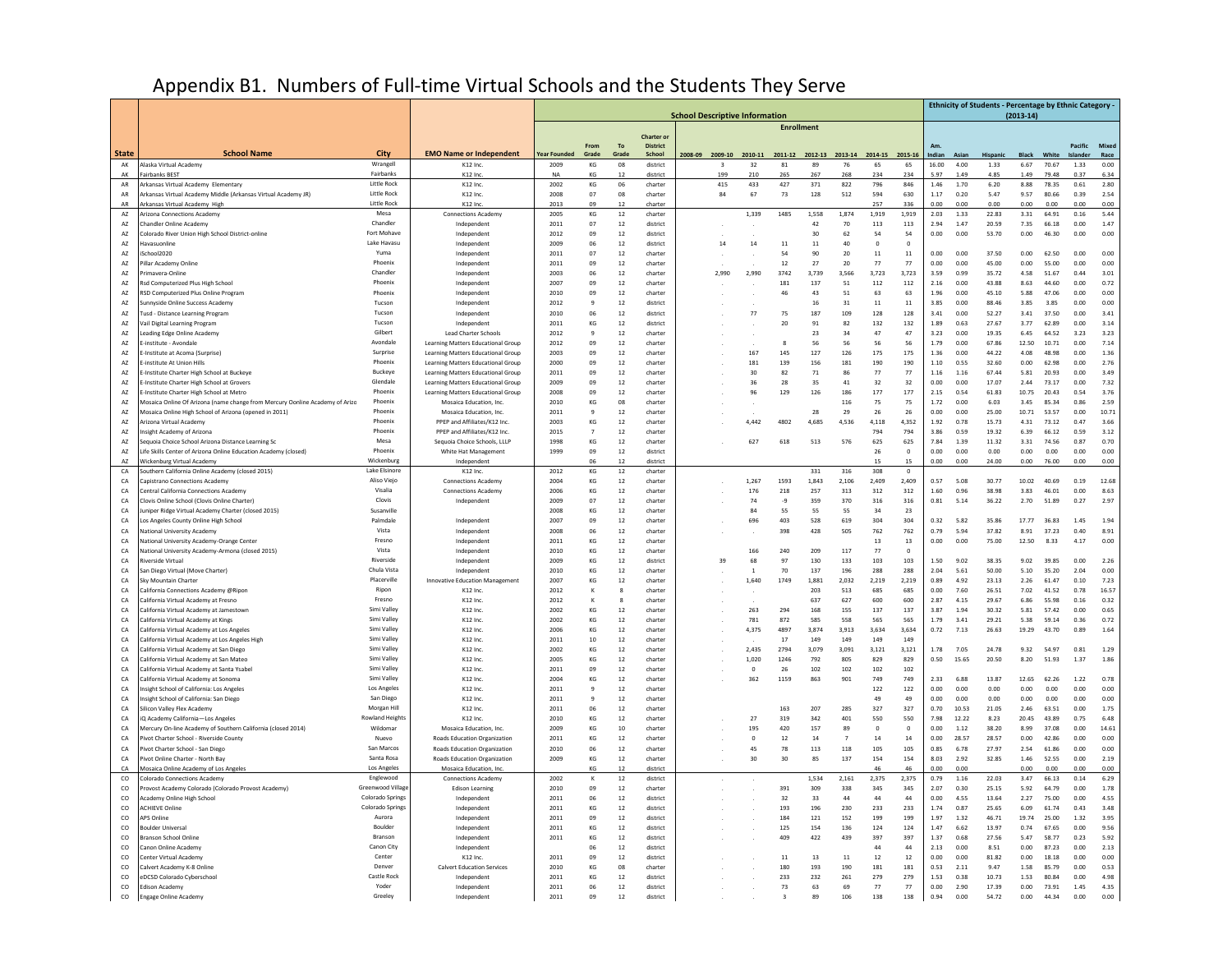|               |                                                                                            |                       |                                                   | <b>School Descriptive Information</b> |               |                  |                           |  |                        |                                         |                   |                |                        |                  |               |                |               | <b>Ethnicity of Students - Percentage by Ethnic Category -</b> | $(2013 - 14)$        |                |                     |              |
|---------------|--------------------------------------------------------------------------------------------|-----------------------|---------------------------------------------------|---------------------------------------|---------------|------------------|---------------------------|--|------------------------|-----------------------------------------|-------------------|----------------|------------------------|------------------|---------------|----------------|---------------|----------------------------------------------------------------|----------------------|----------------|---------------------|--------------|
|               |                                                                                            |                       |                                                   |                                       |               |                  |                           |  |                        |                                         | <b>Enrollment</b> |                |                        |                  |               |                |               |                                                                |                      |                |                     |              |
|               |                                                                                            |                       |                                                   |                                       |               |                  | <b>Charter or</b>         |  |                        |                                         |                   |                |                        |                  |               |                |               |                                                                |                      |                |                     |              |
| State         | <b>School Name</b>                                                                         | City                  | <b>EMO Name or Independent</b>                    | <b>Year Founded</b>                   | From<br>Grade | To<br>Grade      | <b>District</b><br>School |  |                        |                                         |                   |                |                        |                  |               | Am.            | Asian         | <b>Hispanic</b>                                                |                      | White          | Pacific<br>Islander | Mixed        |
| co            | Grande River Virtual Academy Elen                                                          | <b>Grand Junction</b> | Independen                                        | 2011                                  | KG            | $12\,$           | district                  |  |                        | 2008-09 2009-10 2010-11 2011-12 2012-13 | 156               | 245            | 2013-14 2014-15<br>182 | 39               | 2015-16<br>39 | Indian<br>1.10 | 0.55          | 8.79                                                           | <b>Black</b><br>0.55 | 85.16          | 0.00                | Race<br>3.85 |
| co            | Grande River Virtual Academy Secondary                                                     | <b>Grand Junction</b> | Independen                                        |                                       | KG            | $12\,$           | district                  |  |                        |                                         |                   |                |                        | 195              | 195           | 1.10           | 0.55          | 8.79                                                           | 0.55                 | 85.16          | 0.00                | 3.85         |
| <sub>co</sub> | Karval Online Education                                                                    | Karval                | Independent                                       | 2011                                  | KG            | 12               | district                  |  |                        |                                         | 155               | 93             | 67                     | 50               | 50            | 1.49           | 0.00          | 5.97                                                           | 1.49                 | 91.04          | 0.00                | 0.00         |
| co            | Monte Vista On-Line Academy                                                                | Monte Vista           | Independent                                       | 2011                                  | 06            | 12               | district                  |  |                        |                                         | 110               | 79             | 75                     | 87               | 87            | 0.00           | 0.00          | 26.67                                                          | 0.00                 | 70.67          | 0.00                | 2.67         |
| co<br>co      | outhwest Colorado E-school<br>t. Vrain Online Global Academy                               | Durango<br>Longmont   | Independen<br>Independent                         | 2011<br>2011                          | 06<br>09      | $12\,$<br>$12\,$ | district<br>district      |  |                        |                                         | 51<br>65          | 29<br>81       | 43<br>106              | 46<br>106        | 46<br>106     | 2.08<br>0.00   | 0.00<br>0.00  | 12.50<br>23.58                                                 | 0.00<br>0.00         | 81.25<br>72.64 | 0.00<br>2.83        | 4.17<br>0.94 |
| <sub>co</sub> | Thompson Online                                                                            | Loveland              | Independent                                       | 2011                                  | KG            | 12               | district                  |  |                        |                                         | 34                | 48             | 64                     | 64               | 64            | 1.56           | 0.00          | 15.63                                                          | 1.56                 | 81.25          | 0.00                | 0.00         |
| co            | /ilas Online (V.I.L.A.S. ONLINE SCHOOL)                                                    | Vilas                 | Independent                                       | 2000                                  | KG            | 12               | district                  |  |                        |                                         | 229               | 165            | 73                     | 51               | 51            | 1.37           | 0.00          | 9.59                                                           | 6.85                 | 80.82          | 0.00                | 1.37         |
| co            | <b>Norld Academy</b>                                                                       | Eagle                 | Independent                                       | 2011                                  | KG            | $12\,$           | district                  |  |                        |                                         | $\overline{7}$    | 14             | 19                     | 35               | 35            | 0.00           | 0.00          | 28.57                                                          | 3.57                 | 67.86          | 0.00                | 0.00         |
| co            | nsight School of Colorado                                                                  | Julesburg             | K12 Inc.                                          | 2008                                  | 06            | $12\,$           | district                  |  |                        |                                         | 628               | 885            | 683                    | 522              | 522           | 1.32           | 0.73          | 24.16                                                          | 2.05                 | 71.74          | 0.00                | 0.00         |
| <sub>co</sub> | Colorado Virtual Academy (COVA)                                                            | Northglenn            | K12 Inc.                                          | 2001                                  | KG            | 12               | charter                   |  |                        |                                         | 5013              | 4.602          | 2.672                  | 521              | 521           | 1.53           | 1.31          | 25.97                                                          | 4.38                 | 66.50          | 0.26                | 0.04         |
| co<br>co      | Colorado Digital Academy - Elementary<br>Colorado Digital Academy - Middle                 | Lakewood<br>Lakewood  | K12 Inc.<br>K12 Inc.                              |                                       | КG<br>06      | 05<br>08         | charter<br>charter        |  |                        |                                         |                   |                |                        | 706<br>281       | 706<br>281    | 0.00<br>0.00   | 0.00<br>0.00  | 0.00<br>0.00                                                   | 0.00<br>0.00         | 0.00<br>0.00   | 0.00<br>0.00        | 0.00<br>0.00 |
| co            | levate Academy                                                                             | Lakewood              | K12 Inc                                           |                                       | 07            | 12               | charter                   |  |                        |                                         |                   |                |                        | 26               | 26            |                |               |                                                                |                      |                |                     |              |
| co            | Peak Virtual Academy                                                                       | Montrose              | K12 Inc.                                          | 2011                                  | KG            | $12\,$           | district                  |  |                        |                                         | 37                |                | 132                    | 149              | 149           | 0.00           | 0.76          | 13.64                                                          | 0.00                 | 84.09          | 0.00                | 1.52         |
| co            | <b>Great Plains Academy</b>                                                                | Byers                 | Mosaica Education, Inc.                           | 2011                                  |               | 12               | district                  |  |                        |                                         |                   | 83             | 135                    | 118              | 118           | 0.00           | 0.74          | 11.11                                                          | 3.70                 | 72.59          | 0.00                | 11.85        |
| DC            | Community Academy Public Charter School- Online (closed 2015)                              | Washington DC         | K12 Inc                                           | 2004                                  | КG            | 08               | charter                   |  |                        |                                         | 111               | 95             | 95                     | 123              | 123           | 0.68           | 0.00          | 2.72                                                           | 65.99                | 27.21          | 0.00                | 3.40         |
| FL.<br>FL.    | COLLIER VIRTUAL INSTRUCTION PROGRAM<br>LORIDA VIRTUAL SCHOOL FULL TIME 9-12                | Naples<br>Orlando     | Connections Academy<br><b>Connections Academy</b> | 2009<br>2009                          | KG<br>09      | 12<br>$12\,$     | district<br>district      |  | $\bf 0$<br>$\mathbf 0$ | 49<br>$\mathbf{0}$                      | 48<br>933         | 50<br>1,800    | 28<br>1,975            | 60<br>1970       | 60            | 0.00<br>0.30   | 0.00<br>1.47  | 14.29<br>21.27                                                 | 14.29<br>9.19        | 71.43<br>62.84 | 0.00<br>0.30        | 0.00<br>4.62 |
| FL.           | FLORIDA VIRTUAL SCHOOL FULL TIME K-8                                                       | Orlando               | <b>Connections Academy</b>                        | 2009                                  | KG            | 08               | district                  |  | $\Omega$               | $^{\circ}$                              | 1762              | 3.301          | 3.769                  | 3765             |               | 0.61           | 2.66          | 18.01                                                          | 10.70                | 62.82          | 0.19                | 5.02         |
| FL            | Alachua Eschool (virtual Franchise)                                                        |                       | Independent                                       | 2009                                  | 06            | 12               | district                  |  |                        |                                         |                   |                |                        | 63               | 63            | 1.52           | 0.00          | 1.52                                                           | 9.09                 | 84.85          | 0.00                | 3.03         |
| FL            | lachua Virtual Instruction Program (district Prov)                                         |                       | Independen                                        | 2009                                  | PK            | 05               | district                  |  |                        |                                         |                   |                |                        | 35               | 35            | 0.00           | 0.00          | 8.57                                                           | 11.43                | 80.00          | 0.00                | 0.00         |
| FL.           | Bay Virtual Instruction Program                                                            | Panama City           | K12 Inc.                                          | 2009                                  | KG            | 08               | district                  |  |                        | 34                                      | 2S                | 60             | 38                     | 54               | 54            | 0.00           | 2.63          | 2.63                                                           | 2.63                 | 84.21          | 0.00                | 7.89         |
| FL.           | <b>Bay Virtual Instruction Franchise</b>                                                   | Viera                 | Independent                                       | 2009                                  | 06            | 12               | district                  |  |                        |                                         |                   |                |                        | 46               | 46            | 0.00           | 0.00          | 3.17                                                           | 0.00                 | 90.48          | 0.00                | 6.35         |
| FL<br>FL      | <b>Brevard Virtual Instruction Program</b><br><b>Brevard Virtual Eschool</b>               |                       | K12 Inc.<br>Independent                           | 2009<br>2009                          | KG<br>KG      | 08<br>08         | district<br>district      |  | $\Omega$               | 100                                     | 54                | 54             | $\mathbf 0$            | $^{\circ}$<br>54 | 54            | 0.00           | 0.00          | 7.46                                                           | 7.46                 | 77.61          | 0.00                | 7.46         |
| FL.           | <b>Brevard Virtual Franchise</b>                                                           |                       | Independen                                        | 2009                                  | 06            | 12               | district                  |  |                        |                                         |                   |                |                        | 74               | 74            | 1.56           | 3.13          | 12.50                                                          | 9.38                 | 70.31          | 0.00                | 3.13         |
| FL            | <b>Broward Virtual Instruction Program</b>                                                 | Davie                 | K12 Inc.                                          | 2009                                  | KG            | 05               | district                  |  | 41                     | 65                                      | 82                | 74             | 54                     | 38               | 38            | 0.00           | 5.56          | 20.37                                                          | 22.22                | 46.30          | 0.00                | 5.56         |
| FL            | <b>Broward Virtual Franchise</b>                                                           |                       | Independent                                       | 2009                                  | 06            | 12               | district                  |  |                        |                                         |                   |                |                        | 267              | 267           | 0.35           | 7.04          | 27.11                                                          | 8.10                 | 53.87          | 0.00                | 3.52         |
| FL            | alhoun Virtual Instruction Program (district Pro                                           |                       | Independen                                        | 2009                                  | KG            | $12\,$           | district                  |  |                        |                                         |                   |                |                        | 34               | 34            | 0.00           | 0.00          | 0.00                                                           | 0.00                 | 0.00           | 0.00                | 0.00         |
| FL.<br>FL.    | alhoun Virtual Instruction Program<br>Charlotte Virtual Franchise                          |                       | Independen<br>Independen                          | 2009<br>2009                          | KG<br>06      | $12\,$<br>12     | district<br>district      |  |                        |                                         |                   |                |                        | 32<br>70         | 32<br>70      | 0.00<br>0.00   | 0.00<br>0.00  | 9.38<br>5.45                                                   | 9.38<br>0.00         | 78.13<br>94.55 | 0.00<br>0.00        | 3.13<br>0.00 |
| FL            | Clay Virtual Instruction Program                                                           |                       | Independent                                       | 2009                                  | KG            | 12               | district                  |  |                        |                                         |                   |                |                        | 12               | 12            | 0.00           | 0.00          | 0.00                                                           | 28.57                | 71.43          | 0.00                | 0.00         |
| FL            | Clav Virtual Franchise                                                                     |                       | Independen                                        | 2009                                  | 04            | $12\,$           | district                  |  |                        |                                         |                   |                |                        | 336              | 336           |                |               |                                                                |                      |                |                     |              |
| FL.           | Clay Virtual Academy                                                                       |                       | Independen                                        | 2009                                  | KG            | 12               | district                  |  |                        |                                         |                   |                |                        | 285              | 285           | 1.40           | 1.05          | 12.63                                                          | 4.21                 | 76.14          | 1.40                | 3.16         |
| FL            | Florida Virtual Academy At Clay                                                            |                       | K12 Inc.                                          | 2009                                  | KG            | 12               | charter                   |  |                        |                                         |                   |                |                        | 20               | 20            | 0.00           | 0.00          | 0.00                                                           | 0.00                 | 0.00           | 0.00                | 0.00         |
| FL.<br>FL.    | <b>Collier Virtual Instruction Program</b><br>Calhoun Virtual Instruction Program          | Blountstown           | Independen<br>K12 Inc.                            | 2009<br>2009                          | КG<br>КG      | 12<br>12         | district<br>district      |  | $\circ$                |                                         | 9                 | 12             | 32                     | 60<br>32         | 60<br>32      | 0.00<br>0.00   | 0.00<br>0.00  | 14.29<br>9.38                                                  | 14.29<br>9.38        | 71.43<br>78.13 | 0.00<br>0.00        | 0.00<br>3.13 |
| FL            | Juval Virtual Instruction Program                                                          | Jacksonville          | K12 Inc.                                          | 2009                                  | KG            | $12\,$           | district                  |  | $\mathbf 0$            | $\mathbf{0}$                            | 87                | 178            | 0                      | $\,0\,$          | 0             |                |               |                                                                |                      |                |                     |              |
| FL.           | <b>Duval Virtual Instruction Academy</b>                                                   |                       | Independent                                       | 2009                                  | KG            | $12\,$           | district                  |  |                        |                                         |                   |                |                        | 321              | 321           | 0.31           | 1.88          | 8.78                                                           | 20.38                | 63.32          | 0.31                | 5.02         |
| FL.           | Duval Virtual Academy Franchise                                                            |                       | Independent                                       | 2009                                  | 06            | 12               | district                  |  |                        |                                         |                   |                |                        | 37               | 37            | 4.55           | 4.55          | 0.00                                                           | 13.64                | 72.73          | 0.00                | 4.55         |
| FL            | lorida Virtual Academy At Duval County                                                     |                       | K12 Inc.                                          | 2009                                  | KG            | 12               | charter                   |  |                        |                                         |                   |                |                        | 285              | 285           | 0.00           | 0.86          | 6.90                                                           | 22.41                | 68.10          | 0.00                | 1.72         |
| FL.<br>FL.    | <b>Escambia Virtual Instruction Program</b><br>Escambia Virtual Academy Franchise          | Pensacola             | K12 Inc.<br>Independen                            | 2009<br>2009                          | KG<br>05      | 08<br>12         | district<br>district      |  | $\circ$                | 35                                      | 42                | 37             | 57                     | 59<br>194        | 59<br>194     | 1.75<br>0.49   | 1.75<br>3.40  | 1.75<br>6.31                                                   | 15.79<br>6.80        | 75.44<br>74.27 | 1.75<br>0.49        | 1.75<br>8.25 |
| FL            | lagler Virtual Instruction Program                                                         |                       | Independent                                       | 2009                                  | KG            | 08               | district                  |  |                        |                                         |                   |                |                        | 27               | 27            | 0.00           | 0.00          | 20.00                                                          | 20.00                | 60.00          | 0.00                | 0.00         |
| FL.           | <b>Hamilton County Virtual School</b>                                                      |                       | Independent                                       | 2009                                  | КG            | 12               | district                  |  |                        |                                         |                   |                |                        | 26               |               | 0.00           | 0.00          | 0.00                                                           | 19.23                | 80.77          | 0.00                | 0.00         |
| FL.           | lighlands Virtual School Program                                                           | Sebring               | K12 Inc.                                          | 2009                                  | KG            | $12\,$           | district                  |  | 14                     | 39                                      | 31                | 21             | 26                     | 26               |               | 0.00           | 0.00          | 19.23                                                          | 3.85                 | 65.38          | 0.00                | 11.54        |
| FL.           | <b>Hillsborough Virtual Instruction Program</b>                                            | Tampa                 | K12 Inc.                                          | 2009                                  | KG            | 08               | district                  |  | $\circ$                | $\mathbf{0}$                            | 134               | 176            | 152                    | 152              |               | 1.32           | 3.95          | 15.79                                                          | 15.13                | 55.92          | 0.00                | 7.89         |
| FL.<br>FL.    | Hillsborough Virtual School<br>Hillsborough Virtual Franchise High School                  |                       | Independen<br>Independent                         | 2009<br>2009                          | KG<br>KG      | 12<br>12         | district<br>district      |  |                        |                                         |                   |                |                        | 326<br>55        |               | 0.23<br>3.64   | 0.69<br>21.82 | 23.34<br>21.82                                                 | 13.04<br>7.27        | 56.29<br>43.64 | 0.23<br>0.00        | 6.18<br>1.82 |
| FL.           | Florida Virtual Academy At Hillsborough County                                             |                       | K12 Inc.                                          | 2009                                  | KG            | $12\,$           | charte                    |  |                        |                                         |                   |                |                        | 207              | 207           | 0.00           | 0.00          | 0.00                                                           | 0.00                 | 0.00           | 0.00                | 0.00         |
| FL.           | Lake Virtual Franchise                                                                     |                       | Independen                                        | 2009                                  | 06            | 12               | district                  |  |                        |                                         |                   |                |                        | 84               |               | 0.00           | 1.67          | 13.33                                                          | 4.17                 | 71.67          | 0.00                | 9.17         |
| FL            | Lake Virtual Instruction Program (district Provide                                         |                       | Independen                                        | 2009                                  | KG            | 12               | district                  |  |                        |                                         |                   |                |                        | 64               |               | 0.00           | 0.00          | 12.50                                                          | 1.56                 | 81.25          | 0.00                | 4.69         |
| FL.           | ake Virtual Instruction Program                                                            | Tavares               | K12 Inc.                                          | 2009                                  | КG            | 12               | district                  |  | $\circ$                | 109                                     | 114               | 79             | $\circ$                | 19               |               |                |               |                                                                |                      |                |                     |              |
| FL<br>FL.     | ee County Virtual Instruction Program<br>ee County Virtual Instruction Program (district P | Fort Myers            | K12 Inc.<br>Independent                           | 2009<br>2009                          | KG<br>KG      | $12\,$<br>05     | district<br>district      |  |                        | 57                                      | 44                | 57             | 74                     | 73<br>74         |               | 0.00           | 0.00          | 8.11                                                           | 6.76                 | 79.73          | 1.35                | 4.05         |
| FL.           | ee County Virtual Franchise                                                                |                       | Independent                                       | 2009                                  | 06            | 12               | district                  |  |                        |                                         |                   |                |                        | 182              |               | 0.50           | 0.00          | 12.38                                                          | 3.47                 | 82.18          | 0.00                | 1.49         |
| FL.           | eon County Virtual School Franchise                                                        |                       | Independent                                       | 2009                                  | 06            | 12               | district                  |  |                        |                                         |                   |                |                        | 36               |               | 2.78           | 0.00          | 0.00                                                           | 13.89                | 77.78          | 0.00                | 5.56         |
| FL            | Madison Virtual Instruction Program                                                        |                       | Independen                                        | 2009                                  | KG            | $12\,$           | district                  |  |                        |                                         |                   |                |                        | 38               |               | 0.00           | 0.00          | 0.00                                                           | 0.00                 | 100.00         | 0.00                | 0.00         |
| FL            | Madison Virtual Academy                                                                    |                       | K12 Inc.                                          | 2009                                  | $_{01}$       | 12               | district                  |  |                        |                                         |                   |                |                        | 305              |               | 0.00           | 0.00          | 0.00                                                           | 7.21                 | 89.84          | 0.00                | 2.95         |
| FL<br>FL      | Manatee Virtual Instruction Program<br>Manatee Virtual Franchise (etech School Of Manatee  | Bradentor             | K12 Inc.<br>Independen                            | 2009<br>2009                          | KG<br>KG      | 12<br>12         | district<br>district      |  | $\mathbf 0$            | 58                                      | 56                | 78             | 63                     | 10<br>68         |               | 1.59<br>2.17   | 0.00<br>0.00  | 7.94<br>21.74                                                  | 6.35<br>4.35         | 84.13<br>69.57 | 0.00<br>0.00        | 0.00<br>2.17 |
| FL            | Marion Virtual Franchise                                                                   |                       | Independent                                       | 2009                                  | KG            | 12               | district                  |  |                        |                                         |                   |                |                        | 70               |               | 2.13           | 0.00          | 8.51                                                           | 0.00                 | 85.11          | 0.00                | 4.26         |
| FL.           | <b>Marion Elearning</b>                                                                    |                       | Independent                                       | 2009                                  | KG            | 05               | district                  |  |                        |                                         |                   |                |                        | 27               |               | 0.00           | 0.00          | 14.29                                                          | 4.76                 | 71.43          | 0.00                | 9.52         |
| HL.           | liami-dade Online Academy- Virtual Instruction Pro                                         |                       | Independen                                        | 2005                                  | KG            | 12               | district                  |  |                        |                                         |                   |                |                        | 203              |               | u.uu           |               | 55.67                                                          | 19.21                | 17.24          | 0.00                | 1.48         |
| FL.           | Okaloosa Virtual Instruction Program                                                       | Ft. Walton Bch        | K12 Inc.                                          | 2009                                  | KG            | 12               | district                  |  | $^{\circ}$             | 10                                      | 20                | $\overline{0}$ | 27                     | 33               |               | 0.00           | 0.00          | 3.70                                                           | 7.41                 | 88.89          | 0.00                | 0.00         |
| FL<br>FL      | Okaloosa Virtual Franchise<br>Okaloosa Online Non Franchised                               |                       | Independent<br>Independent                        | 2009<br>2009                          | 06<br>02      | 12<br>12         | district<br>district      |  |                        |                                         |                   |                |                        | 211<br>131       |               | 0.00           | 1.53          | 2.29                                                           | 10.69                | 76.34          | 0.00                | 9.16         |
| FL            | Orange County Virtual Instruction Program                                                  | Orlando               | K12 Inc.                                          | 2009                                  | KG            | 12               | district                  |  | $\circ$                |                                         | 94                | 109            | 143                    | 110              |               | 0.00           | 1.40          | 34.97                                                          | 13.29                | 41.26          | 0.70                | 8.39         |
| $\mathsf{FL}$ | Orange County Virtual Franchise                                                            |                       | Independent                                       | 2009                                  | 04            | 12               | district                  |  |                        |                                         |                   |                |                        | 146              |               | 0.00           | 3.57          | 30.36                                                          | 13.10                | 47.62          | 0.00                | 5.36         |
| FL.           | Ocvs Digital Academy                                                                       |                       | Independent                                       | 2009                                  | ΚG            | 12               | district                  |  |                        |                                         |                   |                |                        | 31               |               | 0.00           | 3.33          | 25.00                                                          | 13.33                | 55.00          | 0.00                | 3.33         |
| FL.           | Osceola Virtual Instruction Program                                                        | Kissimmee             | K12 Inc.                                          | 2009                                  | KG            | 12               | district                  |  | $\mathbf 0$            | 84                                      | 63                | 58             | 102                    | 96               |               | 0.00           | 0.98          | 39.22                                                          | 12.75                | 46.08          | 0.00                | 0.98         |
| FL<br>FL.     | Osceola Virtual Franchise (secondary)<br>lorida Virtual Academy At Osceola County          |                       | Independent<br>K12 Inc.                           | 2009<br>2009                          | 06<br>KG      | 12<br>10         | district<br>charter       |  |                        |                                         |                   |                |                        | 80<br>133        | 133           | 0.00<br>0.00   | 2.53<br>3.23  | 44.30<br>34.41                                                 | 11.39<br>6.45        | 36.71<br>50.54 | 0.00<br>1.08        | 5.06<br>4.30 |
| FL.           | Palm Beach Virtual Instruction Program                                                     | Riviera Beach         | K12 Inc.                                          | 2009                                  | 06            | 12               | district                  |  | $\Omega$               | 88                                      | 97                | 98             | 68                     | 68               |               |                |               |                                                                |                      |                |                     |              |
| FL            | Palm Beach Virtual Franchise                                                               |                       | Independent                                       | 2009                                  | 06            | $12\,$           | district                  |  |                        |                                         |                   |                |                        | 60               |               | 1.03           | 6.19          | 26.80                                                          | 6.19                 | 55.67          | 0.00                | 4.12         |
| FL.           | Florida Virtual Academy At Palm Beach County                                               |                       | K12 Inc.                                          | 2009                                  | KG            | 08               | charter                   |  |                        |                                         |                   |                |                        | 144              | 144           | 0.00           | 0.00          | 15.89                                                          | 22.43                | 55.14          | 0.00                | 6.54         |
| FL.           | Pasco Virtual Instruction Program                                                          | Land O Lakes          | K12 Inc.                                          | 2009                                  | KG            | 05               | district                  |  | $^{\circ}$             | 53                                      | 26                | 51             | $\bf 0$                | 50               |               |                |               |                                                                |                      |                |                     |              |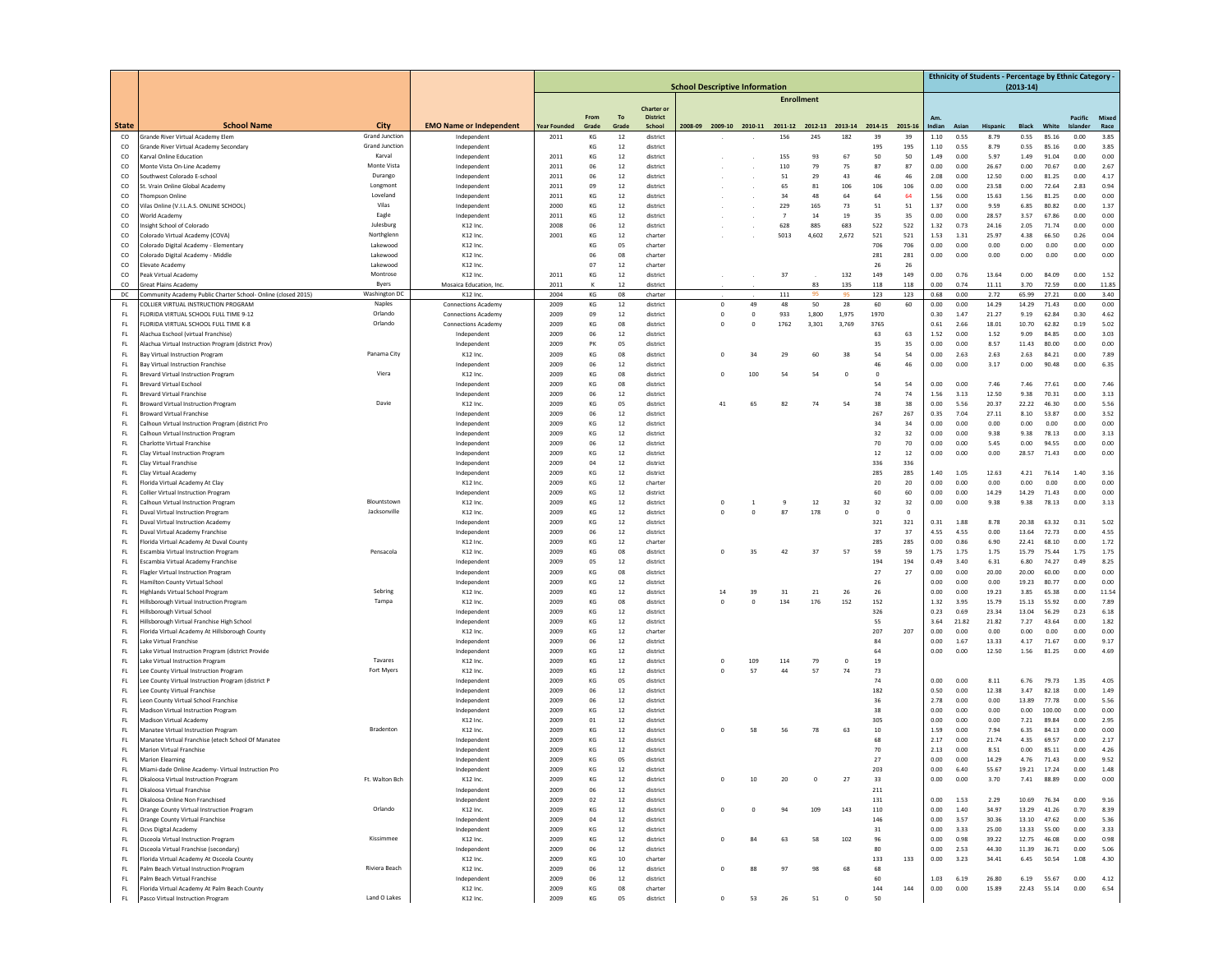|                     |                                                                                       |                                   | <b>School Descriptive Information</b>        |                             |                |                          |                      |  |          |                       |                                                         |                      |                |                |                |                |                | Ethnicity of Students - Percentage by Ethnic Category - |                      |                 |                  |                |
|---------------------|---------------------------------------------------------------------------------------|-----------------------------------|----------------------------------------------|-----------------------------|----------------|--------------------------|----------------------|--|----------|-----------------------|---------------------------------------------------------|----------------------|----------------|----------------|----------------|----------------|----------------|---------------------------------------------------------|----------------------|-----------------|------------------|----------------|
|                     |                                                                                       |                                   |                                              |                             |                |                          |                      |  |          |                       | <b>Enrollment</b>                                       |                      |                |                |                |                |                |                                                         | $(2013 - 14)$        |                 |                  |                |
|                     |                                                                                       |                                   |                                              |                             |                |                          | Charter or           |  |          |                       |                                                         |                      |                |                |                |                |                |                                                         |                      |                 |                  |                |
| <b>State</b>        | <b>School Name</b>                                                                    | <b>City</b>                       |                                              |                             | From<br>Grade  | <b>To</b>                | <b>District</b>      |  |          |                       |                                                         |                      |                |                |                | Am.            |                |                                                         |                      |                 | Pacific          | Mixer          |
| FL                  | Pasco Virtual Instruction Program (district Provid                                    |                                   | <b>EMO Name or Independent</b><br>Independen | <b>Year Founded</b><br>2009 | KG             | Grade<br>05              | School<br>district   |  |          |                       | 2008-09 2009-10 2010-11 2011-12 2012-13 2013-14 2014-15 |                      |                | 65             | 2015-16        | Indian<br>0.00 | Asian<br>9.23  | <b>Hispanic</b><br>13.85                                | <b>Black</b><br>1.54 | White<br>70.77  | Islander<br>0.00 | Race<br>4.62   |
| FL                  | Pasco Eschool-virtual Franchise                                                       |                                   | Independen                                   | 2009                        | 06             | 12                       | district             |  |          |                       |                                                         |                      |                | 311            |                | 0.58           | 1.16           | 10.47                                                   | 2.33                 | 82.56           | 0.58             | 2.33           |
| FL.                 | Florida Virtual Academy At Pasco                                                      |                                   | K12 Inc.                                     | 2009                        | KG             | $08\,$                   | charter              |  |          |                       |                                                         |                      |                | 98             | 98             | 0.00           | 1.61           | 16.13                                                   | 0.00                 | 77.42           | 0.00             | 4.84           |
| FL                  | Pinellas Virtual Instruction Program                                                  | Largo<br>Clearwater               | K12 Inc.                                     | 2009                        | KG             | 12                       | district             |  | $\Omega$ | 122                   | 57                                                      | 64                   | 78             | 78             |                | 0.00           | 1.28           | 8.97                                                    | 12.82                | 75.64           | 0.00             | 1.28           |
| FL<br>FL            | Pinellas Virtual K-12<br>Florida Virtual Academy At Pinellas Charter School           |                                   | K12 Inc.<br>K12 Inc.                         | 2009<br>2009                | KG<br>KG       | 12<br>12                 | district<br>charter  |  |          | $\overline{0}$        | 223                                                     | 197                  | 227            | 227<br>133     | 133            | 0.88<br>0.00   | 0.44<br>0.00   | 6.61<br>0.00                                            | 8.37<br>0.00         | 76.65<br>0.00   | 0.00<br>0.00     | 7.05<br>0.00   |
| FL                  | Polk Virtual Instruction Program                                                      | Bartow                            | K12 Inc.                                     | 2009                        | KG             | 12                       | district             |  | $\circ$  | 32                    | 77                                                      | 131                  | 72             | 43             |                | 0.00           | 1.39           | 13.89                                                   | 6.94                 | 73.61           | 0.00             | 4.17           |
| FL.                 | Polk Full Time Eschool                                                                |                                   | Independent                                  | 2009                        | KG             | 05                       | district             |  |          |                       |                                                         |                      |                | 104            |                | 0.00           | 0.00           | 0.00                                                    | 5.88                 | 94.12           | 0.00             | 0.00           |
| FL                  | Santa Rosa Online Virtual Instruction Program                                         | Milton                            | K12 Inc.                                     | 2009                        | KG             | 08                       | district             |  | $\Omega$ | $\mathbf 0$           | 41                                                      | 54                   | 45             | $\Omega$       |                | 0.00           | 0.00           | 0.00                                                    | 2.22                 | 97.78           | 0.00             | 0.00           |
| FL<br>FL            | Santa Rosa Virtual Franchise<br>Sarasota Virtual Instruction Program                  | Sarasota                          | Independen<br>K12 Inc.                       | 2009<br>2009                | 06<br>KG       | 12<br>12                 | district<br>district |  |          | 137                   | 147                                                     | 102                  | 80             | 62<br>80       |                | 1.54<br>0.00   | 0.00<br>2.50   | 4.62<br>7.50                                            | 1.54<br>2.50         | 89.23<br>83.75  | 0.00<br>0.00     | 3.08<br>3.75   |
| FL                  | Seminole Virtual Instruction Program (svip                                            | Sanford                           | K12 Inc.                                     | 2009                        | KG             | 12                       | district             |  | $\Omega$ | 102                   | 117                                                     | 94                   | 94             |                |                |                |                |                                                         |                      |                 |                  |                |
| FL                  | Seminole County Virtual Franchise (scvs)                                              |                                   | Independent                                  | 2009                        | 05             | 12                       | district             |  |          |                       |                                                         |                      |                | 158            |                | 0.00           | 3.45           | 23.65                                                   | 4.93                 | 63.55           | 0.49             | 3.94           |
| FL                  | ST. Johns Virtual Instruction Program K-8                                             | St. Augustine                     | K12 Inc.                                     | 2009                        | KG             | 08                       | district             |  | $\Omega$ | 30                    | 36                                                      | 36                   | $\bf{0}$       | 61             |                |                |                |                                                         |                      |                 |                  |                |
| FL<br>$\mathsf{FL}$ | ST. Johns Virtual Franchise<br>ST. Lucie Virtual Instruction Program                  | Fort Pierce                       | Independent<br>K12 Inc.                      | 2009<br>2009                | 06<br>KG       | $12\,$<br>12             | district<br>district |  | 53       | 72                    | 64                                                      | 30                   | 33             | 111<br>18      |                | 1.82<br>3.03   | 0.91<br>0.00   | 6.36<br>24.24                                           | 0.91<br>6.06         | 89.09<br>63.64  | 0.00<br>0.00     | 0.91<br>3.03   |
| FL.                 | Volusia County Virtual Instruction Program                                            | Deland                            | K12 Inc.                                     | 2009                        | KG             | 12                       | district             |  |          | 108                   | 145                                                     | 156                  | 168            | 168            |                | 0.00           | 0.00           | 11.31                                                   | 6.55                 | 75.60           | 0.60             | 5.95           |
| GA                  | Georgia Connections Academy                                                           | Duluth                            | Connections Academy                          | 2011                        | KG             | 08                       | charter              |  |          | 1,304                 | 598                                                     | 2,000                | 2,994          | 3,859          | 3,866          | 0.27           | 1.70           | 6.08                                                    | 30.63                | 55.24           | 0.20             | 5.88           |
| GA                  | Provost Academy Georgia                                                               | Atlanta                           | <b>Edison Learning</b>                       | 2012                        | 9              | 12                       | charter              |  |          |                       |                                                         | 519                  | 1,741          | 1741           |                | 0.86           | 0.57           | 5.63                                                    | 61.29                | 30.44           | 0.29             | 0.92           |
| GA<br>GA            | iAchieve Virtual Academy<br><b>Gwinnett County Online Campus</b>                      | Cumming<br>Norcross               | Independent<br>Independent                   | 2011<br>2011                | 06<br>09       | 12<br>12                 | district<br>charter  |  |          | 128                   | 125<br>107                                              | 99<br>180            | 82<br>215      | 87<br>367      | 96<br>464      | 0.00<br>0.00   | 0.00<br>5.12   | 6.10<br>11.16                                           | 2.44<br>22.33        | 87.80<br>54.88  | 0.00<br>0.00     | 3.66           |
| GA                  | Georgia Cyber Academy (Odyssey School)                                                | Newnan                            | K12 Inc                                      | 2004                        | KG             | 10                       | charter              |  | 5,109    | 6.545                 | 10289                                                   | 12,192               | 13,300         | 13.659         | 13,916         | 0.69           | 2.27           | 2.22                                                    | 34.23                | 60.02           | 0.32             | 6.51<br>0.25   |
| HI                  | Hawaii Technology Academy - Pcs                                                       |                                   | K12 Inc.                                     |                             | KG             | $12\,$                   | charter              |  |          |                       |                                                         |                      |                | 751            |                | 1.33           | 14.91          | 5.73                                                    | 3.46                 | 41.01           | 20.51            | 13.05          |
| IA                  | lowa Connections Academy Elementary                                                   | Anita                             | Connections Academy                          | 2012                        | к              | $\overline{\phantom{a}}$ | district             |  |          |                       |                                                         | 66                   | 84             | 90             |                | 0.00           | 3.57           | 7.14                                                    | 2.38                 | 84.52           | 0.00             | 2.38           |
| IA                  | Iowa Connections Academy High School                                                  | Anita                             | <b>Connections Academy</b>                   | 2012                        | 9              | 12                       | district             |  |          |                       |                                                         | 106                  | 169            | 229            |                | 0.59           | 0.59           | 4.14                                                    | 2.37                 | 88.76           | 0.00             | 3.55           |
| IA<br>IA            | Iowa Connections Academy Middle Schoo                                                 | Anita                             | Connections Academy                          | 2012                        | 6              | я<br>12                  | district             |  |          |                       |                                                         | 74<br>69             | 99             | 96             |                | 1.01           | 1.01           | 1.01                                                    | 1.01                 | 91.92           | 0.00             | 4.04           |
| ID                  | Iowa Virtual Academy<br>INSPIRE, the Idaho Connections Academy                        | Garnavillo<br>Boise               | K12 Inc.<br>Connections Academy              | 2012<br>2005                | KG             | 12                       | district<br>charter  |  |          | 627                   | 732                                                     | 702                  | 198<br>813     | 310<br>963     |                | 00.00<br>0.70  | 100.00<br>1.98 | 100.00<br>8.02                                          | 100.00<br>1.05       | 100.00<br>83.60 | 100.00<br>0.35   | 100.00<br>4.30 |
| ID                  | Another Choice Virtual School                                                         | Nampa                             | Independent                                  | 2010                        | KG             | 12                       | charter              |  |          | 110                   | 219                                                     | 321                  | 326            | 368            |                | 0.54           | 0.27           | 21.08                                                   | 2.97                 | 72.16           | 0.27             | 2.70           |
| ID                  | Bonneville District Virtual Academy-Elem                                              | <b>Idaho Falls</b>                | Independent                                  | 2009                        | KG             | -8                       | district             |  | 30       | 115                   | 103                                                     | $\mathbf 0$          | 103            | 527            |                | 0.00           | 0.74           | 4.43                                                    | 0.00                 | 93.73           | 0.00             | 1.11           |
| ID                  | Bonneville District Virtual Academy-High School                                       | <b>Idaho Falls</b>                | Independent                                  |                             | 9              | $12\,$                   | district             |  |          |                       |                                                         |                      |                | 190            |                | 0.00           | 0.00           | 4.72                                                    | 0.00                 | 93.40           | 0.00             | 1.89           |
| ID                  | daho Connects Online Alternative School                                               | Boise                             | Independent                                  | 2013                        | 09             | 12                       | charter              |  |          |                       | $\overline{0}$                                          | $\overline{0}$       | 154            | 140            |                | 0.54           | 0.54           | 11.35                                                   | 2.70                 | 84.32           | 0.00             | 0.54           |
| ID<br>ID            | daho Connects Online School<br>daho Distance Education Academy                        | Boise<br>Deary                    | Independent                                  | 2009<br>2004                | 06<br>KG       | 12<br>12                 | charter<br>charter   |  |          | 922                   | 133<br>801                                              | 166<br>815           | 96<br>758      | 114<br>669     |                | 0.00<br>0.61   | 0.00<br>1.09   | 5.80<br>5.70                                            | 0.72<br>2.06         | 91.30<br>90.05  | 0.00<br>0.49     | 2.17<br>0.00   |
| ID                  | Cootenai Bridge Academy                                                               | Coeur D Alene                     | Independent<br>Independent                   | 2009                        | $11\,$         | 12                       | charter              |  |          | 202                   | 218                                                     | 252                  | 233            | 255            |                |                |                |                                                         |                      |                 |                  |                |
| ID                  | Minidoka Virtual Academy                                                              | Rupert                            | Independent                                  | 2011                        | KG             | 08                       | district             |  |          |                       | 6                                                       | 18                   | 18             |                |                |                |                |                                                         |                      |                 |                  |                |
| ID                  | <b>Richard Mckenna Alternative Charter High</b>                                       | Mountain Home                     | Independent                                  | 2010                        | 9              | 12                       | charter              |  |          | 212                   | 172                                                     | 114                  | 114            | 166            |                | 0.00           | 1.43           | 12.86                                                   | 0.00                 | 78.57           | 0.00             | 7.14           |
| ID                  | Richard Mckenna Charter High                                                          | Mountain Home                     | Independent                                  | 2002                        | 09             | 12                       | charter              |  |          | 146                   | 271                                                     | 127                  | 108            | 131            |                | 0.50           | 0.50           | 11.56                                                   | 0.50                 | 79.40           | 2.01             | 5.53           |
| ID<br>ID            | Succeed Virtual High School<br>daho Virtual Academ                                    | Boise<br>Meridian                 | Insight Schools<br>K12 Inc.                  | 2008<br>2004                | 09<br>KG       | 12<br>12                 | charter<br>charter   |  | 2,817    | 888<br>2,696          | 549<br>2980                                             | 376<br>3,133         | 398<br>2,645   | 292<br>1,041   |                | 1.72<br>1.24   | 0.17<br>0.34   | 12.59<br>7.17                                           | 1.21<br>0.94         | 82.76<br>89.85  | 0.52<br>0.44     | 1.03<br>0.03   |
| ID                  | Idaho Virtual Academy Alternative High School                                         | Meridian                          | K12 Inc.                                     | 2010                        | 07             | 12                       | charter              |  |          | 44                    | 10                                                      |                      | 320            | 251            |                | 2.21           | 0.22           | 10.15                                                   | 0.88                 | 85.43           | 0.66             | 0.44           |
| IL.                 | Chicago Virtual Charter School                                                        | Chicago                           | K12 Inc.                                     |                             | KG             | 12                       | charter              |  |          | 565                   | 590                                                     | 596                  | 687            | 675            |                | 0.29           | 7.28           | 16.45                                                   | 54.15                | 17.18           | 0.15             | 4.51           |
| IN                  | Indiana Connections Academy                                                           | Indianapolis                      | <b>Connections Academ</b>                    | 2010                        | KG             | 12                       | charter              |  |          | 266                   | 1675                                                    | 2,749                | 3,013          | 3,412          | 3,412          | 0.17           | 1.16           | 5.31                                                    | 6.44                 | 82.41           | 0.03             | 4.48           |
| IN                  | <b>Achieve Virtual Education Academ</b>                                               | Indianapoli:                      | Independent                                  | 2011                        | 09             | 12                       | district             |  |          | $\mathbf 0$           | 196                                                     | 117                  | 134            | 175            | 175            | 0.75           | 0.75           | 2.99                                                    | 11.19                | 80.60           | 0.00             | 3.73           |
| IN<br>IN            | Hoosier Academy Virtual School<br>Indiana Virtual School                              | Indianapoli:<br>Indianapolis      | Independent<br>Independent                   | 2009<br>2010                | KG<br>06       | 12<br>12                 | charter<br>charter   |  | 98       | 204<br>$\overline{0}$ | 1853<br>q                                               | 3,832<br>36          | 4,151<br>105   | 3,342<br>451   | 3,342<br>451   | 0.31<br>0.00   | 0.58<br>0.00   | 4.99<br>5.71                                            | 8.94<br>5.71         | 80.53<br>82.86  | 0.05<br>0.00     | 4.60<br>5.71   |
| IN                  | Hoosier Academy - Indianapolis                                                        | Indianapolis                      | K12 Inc.                                     | 2008                        | KG             | 12                       | charter              |  | 425      | 509                   | 366                                                     | 540                  | 456            | 278            | 278            | 0.00           | 1.97           | 3.51                                                    | 17.76                | 72.37           | 0.22             | 4.17           |
| KS                  | Kansas Connections Academ                                                             | Elkhart                           | <b>Connections Academy</b>                   | 2010                        | KG             | $12\,$                   | district             |  |          | 291                   | 462                                                     | 518                  | 662            | 521            | 604            | 1.06           | 1.36           | 10.89                                                   | 2.87                 | 78.06           | 0.15             | 5.60           |
| KS                  | Leavenworth Virtual Schoo                                                             | Leavenworth                       | Independent                                  | 2006                        | KG             | $08\,$                   | district             |  | 239      | 100                   | 112                                                     | 96                   | 101            | 36             | 45             | 0.00           | 1.00           | 4.00                                                    | 8.00                 | 82.00           | 0.00             | 5.00           |
| KS                  | Smoky Valley Virtual Charter Schoo                                                    | Lindsborg                         | Independent                                  | 2005                        | 08             | 12                       | charter              |  | 75       | 72                    | 81                                                      | 180                  | 248            | 208            | 640            | 0.00           | 2.90           | 9.13                                                    | 2.90                 | 85.06           | 0.00             | 0.00           |
| KS<br>KS            | nsight School of KS at Hilltop Education Center<br>Heartland Virtual Academy (closed) | Olathe<br>Hutchinson              | Insight Schools<br>K12 Inc.                  | 2008<br>2011                | 07<br>KG       | 12<br>08                 | charter<br>district  |  | 1,112    | 1,466                 | 744<br>58                                               | 605<br>72            | 547<br>88      | 638<br>0       | 753<br>$\,0\,$ | 1.85<br>1.14   | 0.00<br>0.00   | 7.56<br>3.41                                            | 11.81<br>7.95        | 77.49<br>70.45  | 0.55<br>0.00     | 0.74<br>17.05  |
| KS                  | Kansas Virtual Academy (opened 2013)                                                  | Olathe                            | K12 Inc.                                     | 2013                        | K              | 12                       | district             |  |          |                       |                                                         |                      | 148            | 209            | 258            | 2.03           | 2.03           | 10.14                                                   | 10.81                | 75.00           | 0.00             | 0.00           |
| KS                  | Lawrence Virtual High School (closed 2014)                                            | Lawrence                          | K12 Inc.                                     | 2010                        | 09             | 11                       | district             |  |          | 100                   | 242                                                     | 292                  | 325            | $^{\circ}$     | $\overline{0}$ | 2.19           | 0.31           | 6.56                                                    | 4.69                 | 82.19           | 0.31             | 3.75           |
| κs                  | Lawrence Virtual School                                                               | Lawrence                          | K12 Inc.                                     | 2004                        | KG             | 08                       | charter              |  | 1,213    | 1,100                 | 1077                                                    | 1,069                | 1,228          | 1,228          | 1,208          | 1.14           | 0.48           | 8.20                                                    | 4.77                 | 78.07           | 0.19             | 7.15           |
| KS                  | Pawnee Heights Virtual School (closed)                                                |                                   | Independent                                  |                             | KG             | 12                       | district             |  |          |                       | 53                                                      | $\overline{0}$       | $\bf{0}$       | 0              | $\overline{0}$ | 0.85           | 0.00           | 8.55                                                    | 0.00                 | 90.60           | 0.00             | 0.00           |
| KS                  | Riverside Virtual High School                                                         | Wathena<br><b>Baton Rouge</b>     | Independen                                   | 2011                        | 09<br>KG       | 12<br>12                 | charter              |  |          |                       | 24<br>597                                               | 2:                   | 25<br>1.790    | 30             | 17<br>1.723    | 0.00<br>1.00   | 0.00<br>0.92   | 0.00<br>4.50                                            | 0.00<br>14.33        | 0.00<br>73.83   | 0.00<br>0.17     | 0.00           |
| LA<br>LA            | Louisiana Connections Academy<br>Louisiana Virtual Charter Academ                     | <b>Baton Rouge</b>                | <b>Connections Academy</b><br>K12 Inc.       | 2011                        | KG             | 12                       | charter<br>charter   |  |          |                       |                                                         | 1,203                | 1,617          | 1,723<br>1,900 | 1,900          | 1.45           | 0.67           | 1.67                                                    | 21.00                | 74.09           | 0.06             | 5.25<br>1.06   |
| LA                  | Pathways In Education-louisiana INC                                                   | Shreveport.                       | Pathways in Education                        |                             | KG             | 12                       | charter              |  |          |                       |                                                         |                      |                | 115            | 115            | 0.00           | 0.00           | 0.00                                                    | 0.00                 | 0.00            | 0.00             | 0.00           |
| LA                  | Virtual Academy Of Lafourche                                                          | Thibodaux                         | Independent                                  | 2012                        | KG             | 12                       | charter              |  |          |                       |                                                         |                      |                | 454            | 454            |                |                |                                                         |                      |                 |                  |                |
| MA                  | Massachusetts Virtual Academy (MAVA) at Greenfield                                    | Greenfield                        | K12 Inc.                                     | 2010                        | KG             | 12                       | district             |  |          |                       | 484                                                     | 473                  | 454            | 692            | 692            |                |                |                                                         |                      |                 |                  |                |
| MA                  | TEC Connections Academy Commonwealth Virtual School<br>Airport Virtual Academy        | East Walpole                      | <b>Connections Academy</b><br>Independent    | 2014                        | KG<br>06       | 12<br>12                 | district<br>district |  |          |                       |                                                         |                      |                | 395<br>80      | 395<br>80      | 0.00<br>0.00   | 0.00<br>0.00   | 0.00<br>3.49                                            | 0.00<br>8.14         | 0.00<br>87.21   | 0.00<br>0.00     | 0.00<br>1.16   |
| MI<br><b>MAL</b>    | lichiaan Cor                                                                          | Okemos                            |                                              | 2009                        | KG             |                          |                      |  |          | 375                   | 520                                                     | <b>COA</b>           | 1.504          | 1.694          | 1,694          |                |                |                                                         |                      |                 |                  |                |
| M                   | <b>Sreat Lakes Cyber Academy/School</b>                                               | Okemos                            | Connections Academy                          | 2013                        | 09             | 12                       | charter              |  |          |                       |                                                         |                      | 255            | 553            | 553            | 0.00           | 0.00           | 3.92                                                    | 9.80                 | 78.43           | 0.00             | 7.84           |
| MI                  | Berrien Springs Virtual Academy                                                       | <b>Berrien Springs</b>            | Independent                                  | 2010                        | 09             | 12                       | district             |  |          |                       | $-2$                                                    | 45                   | 30             | 28             | 28             | 0.00           | 0.00           | 13.33                                                   | 10.00                | 70.00           | 0.00             | 6.67           |
| MI                  | <b>Big Rapids Virtual School</b>                                                      | <b>Big Rapids</b>                 | Independent                                  | 2013                        | 09             | 12                       | district             |  |          |                       |                                                         |                      | 66             | 87             | 87             | 0.00           | 0.00           | 3.03                                                    | 6.06                 | 89.39           | 0.00             | 1.52           |
| M                   | <b>Buchanan Virtual Academy</b>                                                       |                                   | Independent                                  |                             | 06             | 12                       | district             |  |          |                       |                                                         |                      |                | 40             | 40             | 0.00           | 0.00           | 0.00                                                    | 0.00                 | 0.00            | 0.00             | 0.00           |
| M<br>MI             | Capac Virtual School Education Program<br>Cheboygan Virtual Academy                   | Capac<br>Cheboygan                | Independent<br>Independent                   | 2012<br>2013                | 6<br>8         | 12<br>12                 | district<br>district |  |          |                       |                                                         | 25                   | 36<br>34       | 30<br>35       | 30<br>36       | 0.00<br>0.00   | 0.00<br>0.00   | 2.78<br>0.00                                            | 2.78<br>0.00         | 94.44<br>94.12  | 0.00<br>0.00     | 0.00<br>5.88   |
| MI                  | Dearborn Heights Virtual Academy                                                      | Dearborn Heights                  | Independent                                  | 2010                        | 09             | 12                       | district             |  |          | 46                    | 55                                                      | 62                   | 48             | 40             | 40             | 2.08           | 0.00           | 8.33                                                    | 16.67                | 70.83           | 0.00             | 2.08           |
| MI                  | Jownriver Virtual Academy                                                             | Ecorse                            | Independent                                  | 2013                        | $\overline{7}$ | 12                       | district             |  |          |                       |                                                         |                      | 28             | 42             | 42             | 0.00           | 7.14           | 7.14                                                    | 42.86                | 42.86           | 0.00             | 0.00           |
| M                   | Flat Rock Airport Virtual Academy                                                     |                                   | Independent                                  |                             | 8              | 12                       | district             |  |          |                       |                                                         |                      |                | 36             | 36             | 0.00           | 0.00           | 0.00                                                    | 0.00                 | 0.00            | 0.00             | 0.00           |
| MI                  | Fitzgerald Virtual Academy                                                            |                                   | Independent                                  |                             | 09             | 12                       | district             |  |          |                       |                                                         |                      |                | 79             | 79             | 0.00           | 0.00           | 0.00                                                    | 0.00                 | 0.00            | 0.00             | 0.00           |
| MI<br>MI            | Fowlerville Online Learning Academy<br>Grand Haven Cyber School                       | Fowlerville<br><b>Grand Haven</b> | Independent<br>Independent                   | 2011<br>2012                | 06<br>06       | 12<br>12                 | district<br>district |  |          |                       | 67                                                      | 42<br>$\overline{9}$ | 40<br>$\bf 21$ | 36<br>52       | 36<br>52       | 2.50<br>4.76   | 0.00<br>0.00   | 0.00<br>9.52                                            | 0.00<br>0.00         | 95.00<br>76.19  | 2.50<br>0.00     | 0.00<br>9.52   |
| MI                  | Great Lakes Online School-Ovid-elsie                                                  | Elsie                             | Independent                                  | 2012                        | 09             | 12                       | district             |  |          |                       |                                                         | 60                   | 32             | 22             | 22             | 0.00           | 0.00           | 0.00                                                    | 0.00                 | 100.00          | 0.00             | 0.00           |
|                     |                                                                                       |                                   |                                              |                             |                |                          |                      |  |          |                       |                                                         |                      |                |                |                |                |                |                                                         |                      |                 |                  |                |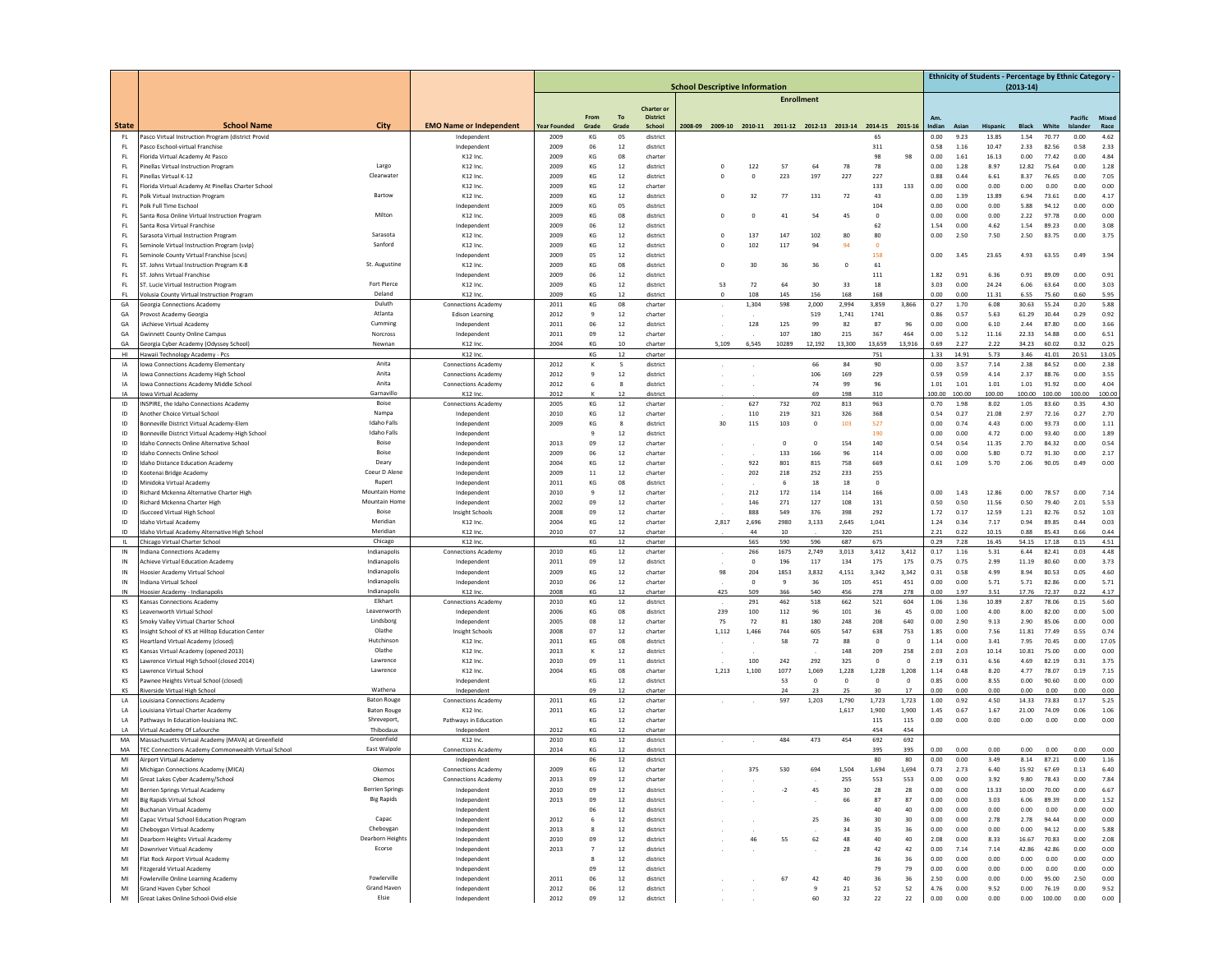|                 |                                                                                       |                                            |                                                          | <b>School Descriptive Information</b> |          |                    |                                      |  |                         |              |                   |                |                |                |              |              |               | Ethnicity of Students - Percentage by Ethnic Category - | $(2013-14)$    |                 |              |              |
|-----------------|---------------------------------------------------------------------------------------|--------------------------------------------|----------------------------------------------------------|---------------------------------------|----------|--------------------|--------------------------------------|--|-------------------------|--------------|-------------------|----------------|----------------|----------------|--------------|--------------|---------------|---------------------------------------------------------|----------------|-----------------|--------------|--------------|
|                 |                                                                                       |                                            |                                                          |                                       |          |                    |                                      |  |                         |              | <b>Enrollment</b> |                |                |                |              |              |               |                                                         |                |                 |              |              |
|                 |                                                                                       |                                            |                                                          |                                       | From     | To                 | <b>Charter or</b><br><b>District</b> |  |                         |              |                   |                |                |                |              | Am.          |               |                                                         |                |                 | Pacific      | Mixeo        |
| <b>State</b>    | <b>School Name</b>                                                                    | City                                       | <b>EMO Name or Independent</b>                           | <b>Year Founded</b>                   | Grade    | Grade              | School                               |  | 2008-09 2009-10 2010-11 |              | 2011-12 2012-13   |                | 2013-14        | 2014-15        | 2015-16      | Indian       | Asian         | Hispanic                                                | <b>Black</b>   | White           | Islander     | Race         |
| MI<br>MI        | Gull Lake Virtual School<br>Harper Woods Virtual Academy                              | Auburn Hills<br>Harper Woods               | Independer<br>Independent                                | 2010<br>2013                          | 06<br>06 | 12<br>12           | district<br>district                 |  |                         |              | 72                | 64             | 55<br>39       | 78<br>150      | 78<br>150    | 0.00<br>0.00 | 3.64<br>0.00  | 0.00<br>2.56                                            | 1.82<br>64.10  | 89.09<br>33.33  | 1.82<br>0.00 | 3.64<br>0.00 |
| MI              | <b>Hartland Virtual Academy</b>                                                       | Howell                                     | Independent                                              | 2013                                  | 09       | 12                 | district                             |  |                         |              |                   | q              | 36             | 28             | 28           | 0.00         | 2.78          | 0.00                                                    | 0.00           | 97.22           | 0.00         | 0.00         |
| MI              | Hazel Park Michigan Online High Schoo                                                 |                                            | Independent                                              |                                       | q        | 12                 | district                             |  |                         |              |                   |                |                | 72             | 72           | 0.00         | 0.00          | 0.00                                                    | 0.00           | 100.00          | 0.00         | 0.00         |
| MI<br>MI        | <b>Holton Virtual Academ</b>                                                          | Holton<br>Jenison                          | Independent                                              | 2013                                  | 09<br>06 | $12\,$             | district                             |  |                         |              | 60                | 60             | 33             | 43             | 43           | 6.06         | 0.00<br>0.93  | 3.03                                                    | 3.03           | 78.79           | 0.00         | 9.09<br>3.74 |
| MI              | enison International Academy<br>ake Huron Virtual & Hybrid High School                | New Haver                                  | Independent<br>Independent                               | 2011<br>2011                          | 09       | 12<br>12           | district<br>district                 |  |                         |              | 12                | 42             | 107<br>30      | 112<br>20      | 112<br>20    | 0.00<br>0.00 | 0.00          | 6.54<br>3.33                                            | 4.67<br>3.33   | 84.11<br>93.33  | 0.00<br>0.00 | 0.00         |
| MI              | <b>Madison Virtual Academy</b>                                                        | Madison Heights                            | Independent                                              | 2012                                  | KG       | 12                 | district                             |  |                         |              |                   | 25             | 305            | 238            | 238          | 0.00         | 0.00          | 0.00                                                    | 7.21           | 89.84           | 0.00         | 2.95         |
| MI              | Oak Park Virtual Academy                                                              | Oak Park                                   | Independent                                              | 2013                                  | 06       | 12                 | district                             |  |                         |              |                   |                | 53             | 112            | 112          | 0.00         | 0.00          | 1.89                                                    | 62.26          | 35.85           | 0.00         | 0.00         |
| MI<br>MI        | Oxford Virtual Academy<br>SouthEast Michigan Cyber Academy                            | Oxford<br>Redford                          | Independent<br><b>Cyber Education Center</b>             | 2009<br>2012                          | 01<br>9  | 12<br>12           | district<br>district                 |  |                         |              | 105               | 371<br>85      | 373<br>231     | 341<br>301     | 341<br>301   | 0.27<br>0.00 | 0.81<br>0.00  | 5.12<br>0.43                                            | 7.82<br>87.01  | 81.94<br>9.96   | 0.27<br>0.00 | 3.77<br>2.60 |
| MI              | St. Charles Virtual School                                                            | Saint Charles                              | Independent                                              | 2013                                  | 06       | 12                 | district                             |  |                         |              |                   |                | 75             | 60             | 60           | 1.33         | 2.67          | 9.33                                                    | 10.67          | 74.67           | 0.00         | 1.33         |
| MI              | <b>Suttons Bay Virtual School</b>                                                     | Suttons Bay                                | Independent                                              | 2011                                  | 06       | 12                 | district                             |  |                         |              | 77                | 189            | 130            | 223            | 223          | 3.85         | 0.00          | 4.62                                                    | 12.31          | 72.31           | 0.00         | 6.92         |
| MI              | <b>Faylor Virtual Learning Academy</b>                                                | Taylor                                     | Independent                                              | 2012                                  | 7        | $12\,$             | district                             |  |                         |              |                   | 116            | 253            | 249            | 249          | 1.19         | 0.00          | 8.70                                                    | 20.16          | 68.38           | 0.00         | 1.58         |
| MI<br>MI        | Fecumseh Virtual Academy<br>Virtual Learning Academy Consortium                       | Techumseh<br>Waterford                     | Independent<br><b>Calvert Education Services</b>         | 2013<br>2012                          | 9<br>5   | 12<br>$\mathbf{R}$ | district<br>district                 |  |                         |              |                   | 256            | 48<br>279      | 59<br>293      | 59<br>293    | 4.17<br>0.00 | 0.00<br>17.79 | 8.33<br>1.42                                            | 0.00<br>11.39  | 85.42<br>65.12  | 0.00<br>0.00 | 2.08<br>4.27 |
| MI              | Virtual Learning Academy of St. Clair County                                          | Marysville                                 | Independent                                              | 2009                                  | 09       | 12                 | charter                              |  | 103                     | 150          | 169               | 174            | 197            | 138            | 138          | 0.51         | 0.51          | 4.59                                                    | 7.14           | 83.16           | 0.51         | 3.57         |
| MI              | <b>Nashtenaw Alliance for Virtual Education</b>                                       |                                            | Independen                                               |                                       | 09       | 12                 | district                             |  |                         |              |                   |                |                | 278            | 278          | 1.50         | 0.75          | 6.37                                                    | 30.71          | 55.06           | 0.00         | 5.62         |
| MI              | Waterford Cyber Academy                                                               | Waterford                                  | Independent                                              | 2010                                  | 06       | 12                 | district                             |  |                         | 81           | 144               | 118            | 87             | 56             | 56           | 2.30         | 6.90          | 4.60                                                    | 11.49          | 73.56           | 0.00         | 1.15         |
| MI<br>MI        | West Michigan Virtual-Battle Creek HS<br><b>Nest Michigan Virtual-Battle Creek MS</b> | <b>Battle Creek</b><br><b>Battle Creek</b> | Independent<br>Independent                               | 2013<br>2013                          | 09<br>06 | 12<br>12           | district<br>district                 |  |                         |              |                   |                | 223<br>25      | 244<br>31      | 244          | 1.79<br>4.00 | 0.00<br>0.00  | 7.62<br>12.00                                           | 22.87<br>16.00 | 62.78<br>60.00  | 0.00<br>0.00 | 4.93<br>8.00 |
| MI              | West Michigan Virtual-Edmore/Montabella/Vestaburg                                     | Edmore                                     | Independent                                              | 2013                                  | 09       | $12\,$             | district                             |  |                         |              |                   |                | 34             | 65             | 31<br>66     | 0.00         | 0.00          | 2.94                                                    | 2.94           | 88.24           | 0.00         | 5.88         |
| MI              | <b>Nest Michigan Virtual-Escanaba</b>                                                 | Escanaba                                   | Independent                                              | 2013                                  | 09       | 12                 | district                             |  |                         |              |                   |                | 48             | 83             | 83           | 0.00         | 0.00          | 4.17                                                    | 0.00           | 93.75           | 0.00         | 2.08         |
| MI              | <b>Nest Michigan Virtual-Greenville</b>                                               | Greenville                                 | Independent                                              | 2012                                  | 09       | 12                 | district                             |  |                         |              |                   |                | 94             | 90             | 90           | 0.00         | 0.00          | 5.32                                                    | 0.00           | 94.68           | 0.00         | 0.00         |
| MI              | West Michigan Virtual-Howard City/Tri County                                          | <b>Howard City</b>                         | Independent                                              | 2013                                  | 09       | 12                 | district                             |  |                         |              |                   |                | 48             | 116<br>35      | 116          | 0.00         | 0.00          | 4.17                                                    | 0.00           | 95.83           | 0.00         | 0.00         |
| MI<br>MI        | <b>Nest Michigan Virtual-Ionia</b><br>West Michigan Virtual-Lakeview                  |                                            | Independent<br>Independent                               |                                       | 09<br>09 | $12\,$<br>12       | district<br>district                 |  |                         |              |                   |                |                | 42             | 35<br>42     | 0.00         | 0.00          | 0.00                                                    | 0.00           | 0.00            | 0.00         | 0.00         |
| MI              | West Michigan Virtual-Stanton/Central Montcalm                                        | Stanton                                    | Independent                                              | 2013                                  | 09       | 12                 | district                             |  |                         |              |                   |                | 75             | 61             | 61           | 1.33         | 0.00          | 8.00                                                    | 0.00           | 90.67           | 0.00         | 0.00         |
| MI              | West Michigan Virtual-Menominee                                                       |                                            | Independent                                              |                                       | 09       | 12                 | district                             |  |                         |              |                   |                |                | 42             | 46           | 0.00         | 0.00          | 0.00                                                    | 0.00           | 0.00            | 0.00         | 0.00         |
| MI              | West Michigan Virtual-Three Rivers                                                    | Inkster                                    | Independent                                              |                                       | 09       | $12\,$             | district                             |  |                         |              |                   |                |                | 30             | 30           | 0.00         | 0.00          | 0.00                                                    | 0.00           | 0.00            | 0.00         | 0.00         |
| MI<br>MI        | <b>Nestwood Cyber High School</b><br>Hanover-Horton Virtual Schoo                     | Horton                                     | Independent<br>K12 Inc.                                  | 2010<br>2010                          | 09<br>08 | $12\,$<br>12       | district<br>district                 |  | 539                     | 697          | 764<br>18         | 641<br>26      | 508<br>32      | 419<br>19      | 419<br>19    | 0.79<br>0.00 | 0.20<br>0.00  | 5.51<br>6.25                                            | 24.80<br>0.00  | 68.31<br>84.38  | 0.20<br>0.00 | 0.20<br>9.38 |
| MI              | Michigan Great Lakes Virtual Academy (cyber)                                          | Manistee                                   | K12 Inc.                                                 | 2013                                  | KG       | 12                 | charter                              |  |                         |              |                   |                | 474            | 2,008          | 2,026        | 1.27         | 0.63          | 0.21                                                    | 19.66          | 78.01           | 0.21         | 0.00         |
| MI              | Michigan Virtual Charter Academy (cyber)                                              | <b>Grand Rapids</b>                        | K12 Inc.                                                 | 2010                                  | KG       | 12                 | charter                              |  |                         | 329          | 676               | 954            | 4,318          | 2,804          | 2,804        | 1.77         | 2.30          | 0.98                                                    | 21.00          | 73.13           | 0.37         | 0.44         |
| MI              | Mosaica Online Academy of Michigan                                                    | Lansing<br>Lansing                         | Mosaica Education, Inc.                                  | 2013                                  | KG       | 12                 | district                             |  |                         |              |                   |                | 22             | 22             |              | 0.00         | 0.00          | 0.00                                                    | 0.00           | 0.00            | 0.00         | 0.00         |
| MI<br>MI        | Life Tech Academy (cyber)<br>nsight School of Michigan (cyber)                        | Lansing                                    | Independent<br>K12 Inc.                                  | 2013                                  | 07<br>6  | 12<br>12           | charter<br>charter                   |  |                         |              |                   |                |                | 90<br>424      | 90<br>424    | 0.00         | 0.00          | 5.00                                                    | 0.00           | 90.00           | 0.00         | 5.00         |
| MI              | Way Michigan (cyber)                                                                  | Detroit                                    | Independent                                              |                                       | 6        | 12                 | charter                              |  |                         |              |                   |                |                | 41             | 41           |              |               |                                                         |                |                 |              |              |
| MI              | Jnified Middle Cyber Academy (cyber)                                                  |                                            | <b>Cyber Education Center</b>                            |                                       | KG       | $12\,$             | charter                              |  |                         |              |                   |                |                | 27             | 27           |              |               |                                                         |                |                 |              |              |
| MI              | <b>Suttons Bay Virtual School</b>                                                     |                                            | Independent                                              |                                       | KG       | 12                 | district                             |  |                         |              |                   |                |                | 223            | 223          | 3.85         | 0.00          | 4.62                                                    | 12.31          | 72.31           | 0.00         | 6.92         |
| MI<br>MI        | egents Academy (cyber)<br>Mackinac Preparatory Academy (cyber)                        |                                            | <b>Cyber Education Center</b><br>Mosaica Education, Inc. | 2014<br>2013                          | KG<br>KG | 12<br>12           | charter<br>charter                   |  |                         |              |                   |                |                | 65<br>63       | 65<br>63     | 0.00         | 0.00          | 9.09                                                    | 22.73          | 45.45           | 0.00         | 22.73        |
| MN              | Minneapolis On Line Learning                                                          | Minneapolis                                | Independent                                              | 2011                                  | 08       | 12                 | district                             |  |                         |              | 44                | 44             | 42             | 29             | 29           | 7.14         | 9.52          | 11.90                                                   | 33.33          | 38.10           | 0.00         | 0.00         |
| MN              | <b>Minnesota Connections Academy</b>                                                  | St. Paul                                   | <b>Connections Academy</b>                               | 2005                                  | KG       | 12                 | charter                              |  |                         |              | 1241              | 1,432          | 1,588          | 1,684          | 1,684        | 1.26         | 1.51          | 2.71                                                    | 3.02           | 88.35           | 0.13         | 3.02         |
| MN              | <b>Cyber Village Academy</b>                                                          | St. Paul<br>Henderson                      | Independent                                              | 1997                                  | 03       | 12                 | charter                              |  |                         |              | 134               | 147            | 146            | 174            | 174          | 0.00         | 4.11          | 7.53                                                    | 3.42           | 71.23           | 0.00         | 13.70        |
| MN<br>MN        | EdVisions Off Campus School<br>Minnesota Online Academ                                | Madelia                                    | Independent<br>Independent                               | 2005<br>2013                          | 07<br>09 | 12<br>$12\,$       | charter<br>district                  |  |                         |              | 90<br>$\bf{0}$    | 93             | 97<br>$14\,$   | 98<br>14       | 98<br>$14\,$ | 0.00<br>0.00 | 0.00<br>0.00  | 0.00<br>7.14                                            | 0.00<br>14.29  | 100.00<br>78.57 | 0.00<br>0.00 | 0.00<br>0.00 |
| MN              | <b>Virtual High School</b>                                                            | Minneapolis                                | <b>Advanced Academics</b>                                | 1999                                  | 06       | 12                 | charter                              |  |                         |              | 929               | 658            | 619            | 498            | 498          | 1.62         | 2.91          | 6.79                                                    | 7.11           | 79.97           | 0.00         | 1.62         |
| MN              | Insight School of Minnesota                                                           | <b>Brooklyn Center</b>                     | <b>Insight Schools</b>                                   | 2008                                  | 09       | 12                 | district                             |  |                         |              | 310               | 295            | 312            | 350            | 350          | 2.24         | 2.24          | 5.77                                                    | 8.33           | 80.13           | 0.96         | 0.32         |
| MN              | Minnesota Virtual Academy                                                             | Houston                                    | K12 Inc.                                                 | 2002                                  | KG       | 12                 | district                             |  |                         |              | 1787              | 2,123          | 1,821          | 1,530          | 1,530        | 1.76         | 2.14          | 4.06                                                    | 6.10           | 85.39           | 0.05         | 0.49         |
| MN<br><b>NH</b> | iQ Academy Minnesota<br>Virtual Learning Academy Charter School (H)                   | <b>Fergus Falls</b><br>Exeter              | <b>KC Distance Learning Inc</b><br>Independent           | 2008<br>2008                          | 06<br>09 | 12<br>12           | district<br>charter                  |  |                         |              | 208<br>63         | 282<br>63      | 307<br>63      | 349<br>102     | 349          | 3.26<br>0.00 | 2.28<br>0.98  | 0.65<br>0.00                                            | 5.86<br>0.98   | 87.95<br>98.04  | 0.00<br>0.00 | 0.00<br>0.00 |
| <b>NM</b>       | New Mexico Connections Academy                                                        | Albuquerque                                | <b>Connections Academy</b>                               | 2013                                  | 09       | 12                 | charter                              |  |                         |              |                   |                | 481            | 792            | 792          | 3.95         | 0.62          | 41.16                                                   | 2.70           | 46.36           | 0.62         | 4.57         |
| NM              | Ecademy Virtual High School                                                           | Albuquerque                                | Independent                                              | 2011                                  | 09       | 12                 | district                             |  |                         |              | 32                | 32             | 24             | 65             | 65           |              |               |                                                         |                |                 |              |              |
| NM              | lew Mexico Virtual Acader                                                             | Farmington<br>Reno                         | K12 Inc                                                  | 2012                                  | 09       | 12                 | charter                              |  |                         |              |                   |                | 496            | 529            | 529          | 4.93         | 1.18          | 28.99                                                   | 3.16           | 61.54           | 0.20         | 0.00         |
| NV<br><b>NV</b> | <b>Nashoe Online Learning for the Future (WOLF)</b><br>Nevada Connections Academy     | Sparks                                     | <b>Advanced Academics</b><br><b>Connections Academy</b>  | 2004<br>2007                          | 9<br>KG  | 12<br>12           | district<br>charter                  |  | 208<br>1.348            | 149<br>1.571 | 128<br>1719       | 250<br>1.607   | 250<br>1.987   | 84<br>2.624    |              | 0.00<br>0.81 | 0.00<br>2.26  | 0.00<br>17.51                                           | 0.00<br>8.05   | 0.00<br>60.90   | 0.00<br>1.06 | 0.00<br>9.41 |
| NV              | Beacon Academy of Nevada (formerly Beacon Nevada)                                     | Las Vegas                                  | Independent                                              | 2009                                  | 09       | 12                 | charter                              |  | 680                     | 639          | 651               | 732            | 811            | 524            |              | 0.62         | 2.22          | 31.69                                                   | 11.59          | 46.24           | 1.73         | 5.92         |
| NV              | Clark County Virtual High School Distance (formerly Virtual HS)                       | Henderson                                  | Independent                                              | 2004                                  | 11       | $12\,$             | charter                              |  | 140                     | 149          | 245               | 180            | 180            | 279            |              | 0.72         | 9.68          | 27.60                                                   | 4.66           | 50.54           | 0.36         | 6.45         |
| NV              | Delta Academy                                                                         | Las Vegas                                  | Independent                                              | 2007                                  | 07       | 12                 | charter                              |  | 214                     | 196          | 181               | 192            | 225            | 349            |              | 1.33         | 2.67          | 28.00                                                   | 28.00          | 32.44           | 0.00         | 7.56         |
| <b>NV</b><br>N٧ | Nevada Virtual Academy<br>Odyssey Charter High School                                 | Las Vegas<br>Las Vegas                     | Independent<br>Independent                               | 2007<br>1999                          | KG<br>09 | 12<br>12           | charter<br>charter                   |  | 1.873<br>798            | 2.602<br>810 | 3573<br>1006      | 4.497<br>1,115 | 3.669<br>1,120 | 2.632<br>1,245 |              | 1.99<br>0.80 | 3.65<br>1.34  | 12.89<br>33.39                                          | 12.32<br>7.68  | 66.39<br>47.95  | 2.70<br>1.52 | 0.05<br>7.32 |
| NV              | Odyssey Charter School 6-8                                                            | Las Vegas                                  | Independent                                              | 1999                                  | 06       | 08                 | charter                              |  |                         |              | 341               |                | 408            | 495            |              | 0.74         | 2.94          | 29.66                                                   | 12.25          | 44.85           | 1.72         | 7.84         |
| NV              | Odyssey Charter School K-5                                                            | Las Vegas                                  | Independent                                              | 1999                                  | KG       | 05                 | charter                              |  | 526                     | 538          | 230               | 583            | 238            | 275            |              | 0.42         | 1.68          | 34.03                                                   | 10.50          | 42.02           | 2.10         | 9.24         |
| NV              | rth Star Online Schoo                                                                 |                                            | Independent                                              |                                       |          | -12                | charte                               |  |                         |              |                   |                |                | 191            |              | u.uu         | <b>U.UL</b>   | u.uu                                                    | 0.00           | o.ou            | 0.00         | 0.00         |
| <b>NV</b><br>OH | ilver State Charter School<br>Electronic Classroom of Tomorrow                        | Carson City<br>Columbus                    | Independent<br>Altair Learning Management                | 2004<br>2001                          | 07<br>KG | 12<br>12           | charter<br>charter                   |  |                         |              | 431<br>10840      | 428<br>13,847  | 428<br>13,537  | 412<br>13537.0 | 14,130       | 3.27<br>0.33 | 0.70<br>0.36  | 12.38<br>5.26                                           | 0.93<br>14.07  | 78.97<br>74.07  | 0.00<br>0.06 | 3.74<br>5.85 |
| OH              | <b>Buckeye Online School for Success</b>                                              | East Liverpool                             | Buckeye On-line School for Success                       | 2004                                  | KG       | 12                 | charter                              |  |                         |              | 1490              | 1,235          | 1,119          | 1,108          | 993          | 0.18         | 0.73          | 2.93                                                    | 4.20           | 88.21           | 0.00         | 3.75         |
| OH              | Ohio Connections Academy                                                              | Cleveland                                  | <b>Connections Academy</b>                               | 2003                                  | KG       | 12                 | charter                              |  |                         |              | 2955              | 3,123          | 3,272          | 3,391          | 3,345        | 0.39         | 0.96          | 4.28                                                    | 9.81           | 78.70           | 0.06         | 5.80         |
| OH              | Provost Academy Ohio (opened 2013-14)                                                 | Columbus                                   | <b>Edison Learning</b>                                   | 2013                                  | 6        | 12                 | charter                              |  |                         |              |                   |                | 122            | 89             | 146          | 0.00         | 0.00          | 2.82                                                    | 42.25          | 40.85           | 0.00         | 14.08        |
| OH<br>OH        | Virtual Community School of Ohio<br>A.B. Graham Academy (closed 2015)                 | Columbus<br>Saint Paris                    | eSchool Consultants<br>Independent                       | 2002<br>2009                          | KG<br>KG | 12<br>12           | charter<br>charter                   |  | 149                     | 157          | 1201<br>187       | 232            | 1,033<br>258   | 841<br>274     | 793          | 0.12<br>0.00 | 0.12<br>0.73  | 1.81<br>0.00                                            | 13.73<br>0.36  | 80.00<br>95.26  | 0.00<br>0.73 | 4.22<br>2.92 |
| OH              | Akron Digital Academy                                                                 | Akron                                      | Independent                                              | 2002                                  | KG       | 12                 | charter                              |  |                         | 642          | 590               | 506            | 519            | 377            |              | 0.00         | 0.27          | 2.14                                                    | 50.94          | 39.95           | 0.00         | 6.70         |
| OH              | Alternative Education Academy                                                         | Toledo                                     | Independent                                              | 2001                                  | KG       | 12                 | charter                              |  |                         |              | 1864              | 2.102          | 1.958          | 1.944          | 1.861        | 0.32         | 1.23          | 5.02                                                    | 13.09          | 74.09           | 0.05         | 6.20         |
| OH              | Auglaize County Educational Virtual Academy                                           | Lima                                       | Independent                                              | 2004                                  | KG       | 12                 | charter                              |  |                         |              | 88                | 91             | 94             | 76             | 73           | 2.70         | 0.00          | 2.70                                                    | 0.00           | 94.59           | 0.00         | 0.00         |
| OH<br>OH        | Cardington Lincoln Local Digital Academy<br>airborn Digital Academy                   | Cardington<br>Fairborn                     | Independent<br>Independent                               | 2004<br>2002                          | 03<br>09 | $12\,$<br>12       | charter<br>charter                   |  |                         |              | 42<br>134         | 32<br>136      | 33<br>144      | 18<br>139      | 164          | 3.70<br>0.00 | 0.00<br>0.00  | 0.00<br>1.49                                            | 0.00<br>5.97   | 96.30<br>86.57  | 0.00<br>0.00 | 0.00<br>5.97 |
| OH              | <b>Findlay Digital Academy</b>                                                        | Findlay                                    | Independent                                              | 2004                                  | 09       | 12                 | charter                              |  |                         |              | 123               | 131            | 136            | 155            | 157          | 0.66         | 0.00          | 10.60                                                   | 2.65           | 82.12           | 0.66         | 3.31         |
|                 |                                                                                       |                                            |                                                          |                                       |          |                    |                                      |  |                         |              |                   |                |                |                |              |              |               |                                                         |                |                 |              |              |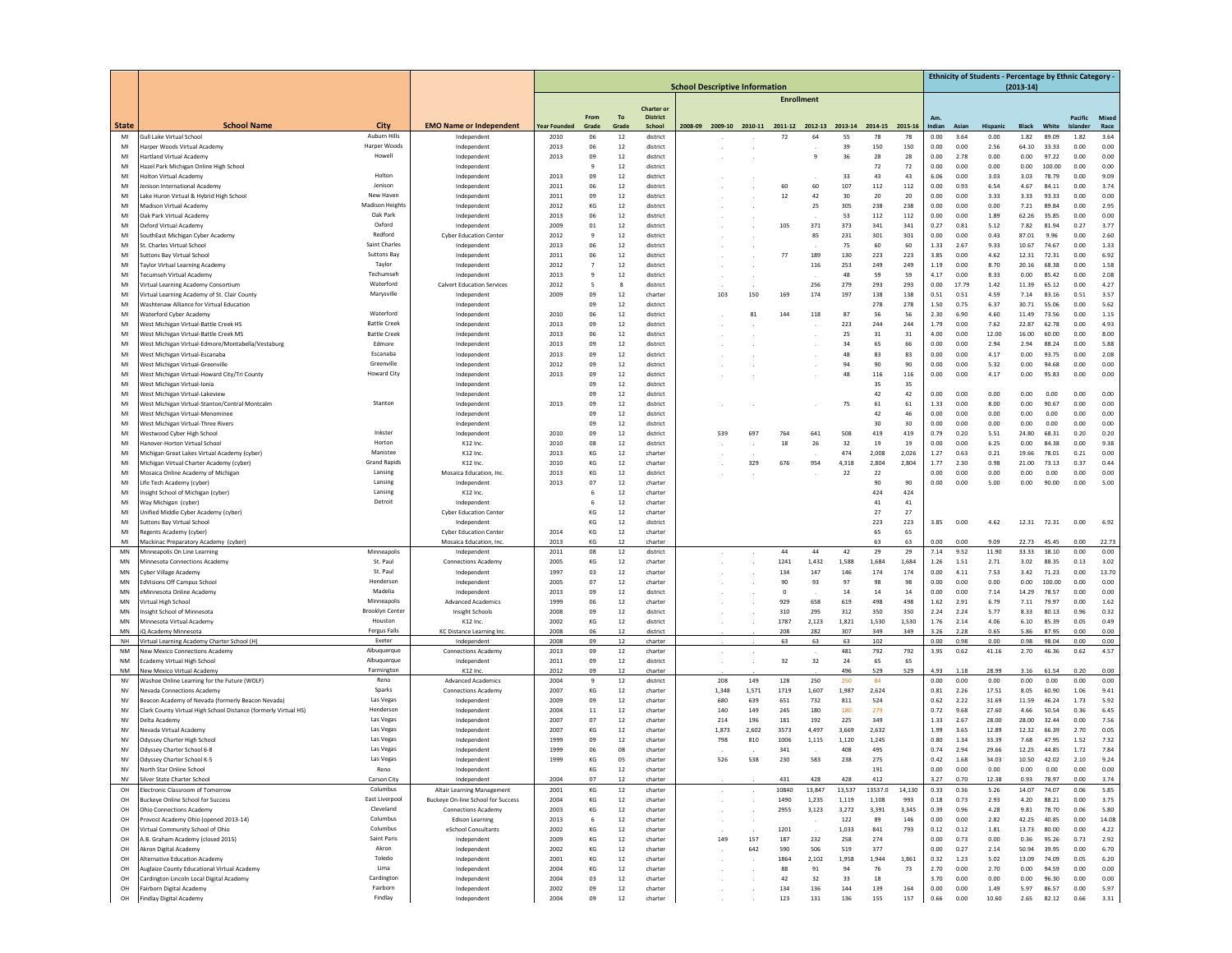|                        |                                                                                                         |                                |                                                                |                     |                |             |                           |     |                                       |            |                   |              |              |                      |                         |               |              | Ethnicity of Students - Percentage by Ethnic Category - |                |                |                     |               |
|------------------------|---------------------------------------------------------------------------------------------------------|--------------------------------|----------------------------------------------------------------|---------------------|----------------|-------------|---------------------------|-----|---------------------------------------|------------|-------------------|--------------|--------------|----------------------|-------------------------|---------------|--------------|---------------------------------------------------------|----------------|----------------|---------------------|---------------|
|                        |                                                                                                         |                                |                                                                |                     |                |             |                           |     | <b>School Descriptive Information</b> |            | <b>Enrollment</b> |              |              |                      |                         |               |              |                                                         | $(2013-14)$    |                |                     |               |
|                        |                                                                                                         |                                |                                                                |                     |                |             | <b>Charter or</b>         |     |                                       |            |                   |              |              |                      |                         |               |              |                                                         |                |                |                     |               |
| <b>State</b>           | <b>School Name</b>                                                                                      | City                           | <b>EMO Name or Independent</b>                                 | <b>Year Founded</b> | From<br>Grade  | To<br>Grade | <b>District</b><br>School |     | 2008-09 2009-10 2010-11               |            | 2011-12           | 2012-13      | 2013-14      | 2014-15              | 2015-16                 | Am.<br>ndian  | Asiar        | Hispanic                                                | <b>Black</b>   | White          | Pacific<br>Islander | Mixer<br>Race |
| OH                     | <b>GOAL Digital Academy</b>                                                                             | Mansfield                      | Independent                                                    | 2002                | $_{01}$        | 12          | charter                   |     |                                       |            | 295               | 343          | 343          | 313                  | 334                     | 0.00          | 0.30         | 1.81                                                    | 3.63           | 88.22          | 1.21                | 4.83          |
| OH                     | Greater Ohio Virtual School                                                                             | Lebanon                        | Independent                                                    | 2004                | 09             | 12          | charter                   |     |                                       |            | 260               | 260          | 396          | 393                  | 457                     | 0.00          | 0.27         | 3.01                                                    | 3.01           | 92.35          | 0.00                | 1.37          |
| OH                     | Lakewood Digital Academy                                                                                | Hebron<br>Lancaster            | Independent                                                    | 2003                | 01             | 12          | charter                   |     |                                       |            | 45                | 46           | 47           | 38<br>$\overline{0}$ | 110                     | 0.00          | 0.00         | 0.00                                                    | 0.00           | 100.00         | 0.00                | 0.00          |
| OH<br>OH               | ancaster Digital Academy<br>ondon Academy                                                               | London                         | Independent<br>Independent                                     | 2002<br>2002        | 03<br>09       | 12<br>12    | charte<br>charter         |     |                                       |            | 89<br>340         | 102<br>243   | 102<br>243   | 247                  | 228                     | 0.00          | 0.00         | 1.27                                                    | 0.42           | 93.67          | 0.00                | 4.64          |
| OH                     | Lorain K-12 Digital Academy                                                                             |                                | Independent                                                    |                     | KG             | 12          | charter                   |     |                                       |            |                   |              |              | 192                  | 159                     | 0.56          | 0.00         | 30.90                                                   | 21.35          | 34.27          | 0.00                | 12.92         |
| OH                     | Mahoning Unlimited Classroom                                                                            | Youngstown                     | Independent                                                    | 2003                | 04             | 12          | charter                   |     |                                       |            | 105               | 130          | 152          | 100                  | 137                     | 0.00          | 0.00         | 6.12                                                    | 11.22          | 74.49          | 0.00                | 8.16          |
| OH<br>OH               | Marion City Digital Academy<br>Massillon Digital Academy, Inc                                           | Marrion<br>Massillion          | Independent<br>Independent                                     | 2002<br>2003        | KG<br>06       | 12<br>12    | charte<br>charter         |     |                                       |            | 120<br>109        | 87<br>104    | 87<br>112    | 80<br>93             | 93<br>74                | 0.00<br>0.00  | 0.00<br>0.00 | 0.00<br>4.49                                            | 2.56<br>5.62   | 89.74<br>78.65 | 0.00<br>0.00        | 7.69<br>11.24 |
| OH                     | Newark Digital Academy                                                                                  | Newark                         | Independent                                                    | 2003                | KG             | 12          | charter                   | 113 | 192                                   | 287        | 266               | 269          | 269          | 262                  | 306                     | 0.40          | 0.00         | 1.19                                                    | 2.37           | 91.30          | 0.00                | 4.74          |
| OH                     | Quaker Digital Academy                                                                                  | New Philadelphia               | Independent                                                    | 2003                | KG             | 12          | charter                   | 226 | 341                                   | 459        | 470               | 581          | 604          | 650                  | 688                     | 0.93          | 0.47         | 2.80                                                    | 4.04           | 87.71          | 0.00                | 4.04          |
| OH                     | leasant Community Digital                                                                               |                                | Independent                                                    |                     | KG             | KG          | charte                    |     |                                       |            |                   |              |              | 108                  |                         | 0.93          | 0.00         | 1.85                                                    | 0.00           | 96.30          | 0.00                | 0.93          |
| OH<br>OH               | Southwest Licking Digital Academy<br><b>Treca Digital Academy</b>                                       | Pataskala<br>Marior            | Independent<br>Independent                                     | 2003<br>2001        | $_{01}$<br>KG  | 12<br>12    | charte<br>charter         |     |                                       |            | 33<br>1887        | 33<br>1,842  | 30<br>1,973  | 28<br>1,746          | 19<br>1,896             | 0.00<br>0.06  | 0.00<br>0.06 | 3.57<br>4.81                                            | 0.00<br>6.35   | 92.86<br>83.15 | 0.00<br>0.12        | 3.57<br>5.46  |
| OH                     | West Central Learning Academy II                                                                        | Lima                           | Independent                                                    | 2002                | 07             | 12          | charter                   |     |                                       |            | 109               | 68           | 55           | 48                   | 56                      | 0.00          | 0.00         | 6.12                                                    | 2.04           | 77.55          | 0.00                | 14.29         |
| OH                     | Insight Schol of Ohio                                                                                   | Columbus                       | K12 Inc                                                        | 2013                | KG             | 12          | charter                   |     |                                       |            |                   |              | 494          | 250                  | 914                     | 0.00          | 1.00         | 5.47                                                    | 11.94          | 78.11          | 0.00                | 3.48          |
| OH                     | Ohio Virtual Academy                                                                                    | Maumee                         | K12 Inc                                                        | 2002                | KG             | 12          | charte                    |     |                                       |            | 11640             | 12,616       | 13,147       | 13,147               | 11,403                  | 0.46          | 1.44         | 1.65                                                    | 12.09          | 83.36          | 0.14                | 0.86          |
| $^{\circ}$<br>OH       | <b>Ohio Connections Acae</b><br>Mosaica Online Academy                                                  | Cincinnati                     | Mosaica Education, Inc.                                        | 2013                | KG<br>KG       | 42<br>12    | charte<br>district        |     |                                       |            |                   |              | 31           | 3,391<br>31          | 3.345                   | 0.39<br>0.00  | 0.96<br>0.00 | 4.28<br>0.00                                            | 9.81<br>0.00   | 78.70<br>0.00  | 0.06<br>0.00        | 5.80<br>0.00  |
| OH                     | Ohio Distance & Electronic Learning Academy                                                             | Akron                          | White Hat Management                                           | 2002                | KG             | 12          | charter                   |     |                                       |            | 590               | 1,906        | 1,906        | 373                  |                         | 0.00          | 0.27         | 2.14                                                    | 50.94          | 39.95          | 0.00                | 6.70          |
| OH                     | Virtual High Schoo                                                                                      |                                | Independent                                                    |                     | 03             | 12          | district                  |     |                                       |            |                   |              |              | 258                  |                         | 0.00          | 0.00         | 0.39                                                    | 69.77          | 22.09          | 0.00                | 7.75          |
| OH                     | oungstown Virtual Academy                                                                               |                                | Independent                                                    |                     | 09             | 12          | district                  |     |                                       |            |                   |              |              | 35                   |                         | 0.00          | 0.00         | 5.71                                                    | 74.29          | 14.29          | 0.00                | 5.71          |
| OK<br>OK               | Oklahoma Virtual High School (OKVHS) -Advanced Academics and Epic Charter Sc<br>Epic One on One Virtual | Oklahoma City<br>Oklahoma City | <b>Advanced Academics</b><br><b>Calvert Education Services</b> | 2012<br>2011        | KG<br>PK       | 12<br>12    | charter<br>charter        |     |                                       |            | 1712              | 765<br>2,241 | 656<br>2,916 | $\circ$<br>4,370     | $\overline{0}$<br>4,370 | 0.00          | 0.00         | 0.00                                                    | 0.00           | 0.00           | 0.00                | 0.00          |
| OK                     | Oklahoma Connections Academy - ES                                                                       | Oklahoma City                  | Connections Academy                                            | 2013                | KG             | 12          | charte                    |     |                                       |            |                   |              |              | 276                  | 276                     | 0.00          | 0.00         | 0.00                                                    | 0.00           | 0.00           | 0.00                | 0.00          |
| OK                     | Oklahoma Connections Academy -HS                                                                        |                                | <b>Connections Academy</b>                                     | 2011                | 9              | 12          | charter                   |     |                                       |            |                   |              |              | 434                  | 434                     | 0.00          | 0.00         | 0.00                                                    | 0.00           | 0.00           | 0.00                | 0.00          |
| OK                     | Oklahoma Connections Academy -MS                                                                        |                                | <b>Connections Academy</b>                                     | 2011                | 6              | 8           | charter                   |     |                                       |            |                   |              |              | 245                  | 245                     | 0.00          | 0.00         | 0.00                                                    | 0.00           | 0.00           | 0.00                | 0.00          |
| ок<br>OK               | Oklahoma Virtual Academy (Oklahoma Virtual Charter Academy)<br>nsight School of Oklahoma-HS             | Choctaw                        | K12 Inc<br>K12 Inc                                             | 2011<br>2014        | KG<br>9        | 11<br>12    | charter<br>charte         |     |                                       |            | 781               | 2,782        | 2,818        | 2,518<br>216         | 2,518<br>216            | 0.00<br>0.00  | 0.00<br>0.00 | 0.00<br>0.00                                            | 0.00<br>0.00   | 0.00<br>0.00   | 0.00<br>0.00        | 0.00<br>0.00  |
| OK                     | nsight School of Oklahoma-MS                                                                            |                                | K12 Inc                                                        | 2014                |                |             | charte                    |     |                                       |            |                   |              |              | 65                   | 65                      | 0.00          | 0.00         | 0.00                                                    | 0.00           | 0.00           | 0.00                | 0.00          |
| OR                     | Oregon Connections Academy                                                                              | Scio                           | <b>Connections Academy</b>                                     | 2005                | KG             | 12          | charter                   |     | 2.282                                 | 2.268      | 2857              | 3.331        | 3.586        | 3,976                | 3.976                   | 1.67          | 1.76         | 9.72                                                    | 1.38           | 79.21          | 0.47                | 5.79          |
| OR                     | Baker Web Academy                                                                                       | <b>Baker City</b>              | Independent                                                    | 2009                | KG             | 12          | charter                   |     | 272                                   | 273        | 259               | 339          | 419          | 564                  | 564                     | 0.51          | 2.53         | 7.34                                                    | 0.76           | 82.03          | 0.51                | 6.33          |
| OR<br>OR               | Clackamas Web Academy<br>Estacada Web Academy                                                           | Clackamas<br>Estacada          | Independent<br>Independent                                     | 2005<br>2008        | $_{01}$<br>KG  | 12<br>12    | charte<br>charter         |     | 351                                   | 449<br>318 | 450<br>315        | 458<br>353   | 445<br>367   | 450<br>413           | 450<br>413              | 0.92<br>0.00  | 1.83<br>0.00 | 5.96<br>11.02                                           | 2.06<br>0.00   | 85.55<br>86.72 | 0.69<br>0.00        | 2.98<br>2.26  |
| OR                     | Gresham-Barlow Web Academy                                                                              | Gresham                        | Independent                                                    | 2009                | 06             | 12          | charter                   |     | 116                                   | 171        | 217               | 420          | 441          | 426                  | 426                     | 1.68          | 0.56         | 8.38                                                    | 1.68           | 82.68          | 0.00                | 5.03          |
| OR                     | Oregon Virtual Education - West                                                                         | Gaston                         | Independent                                                    | 2012                | $\overline{7}$ | 12          | charter                   |     |                                       |            |                   | 23           | 72           | 57                   | 57                      | 2.70          | 0.00         | 5.41                                                    | 0.00           | 89.19          | 0.00                | 2.70          |
| OR                     | nsight School of Orego                                                                                  | Portland                       | Insight Schools                                                | 2012                | KG             | 12          | charte                    |     |                                       |            | 0                 | 424          | 520          | 456                  | 456                     | 3.41          | 1.05         | 9.97                                                    | 1.84           | 76.12          | 1.05                | 6.56          |
| OR<br>OR               | Oregon Virtual Academ<br>Metro East Web Academy                                                         | North Bend                     | K12 Inc<br>Independent                                         | 2008                | KG<br>06       | 10<br>12    | charter<br>charter        |     | 426                                   | 516        | 1333              | 1,582<br>420 | 1,618<br>441 | 1,649<br>426         | 1,649<br>426            | 3.27<br>1.68  | 1.66<br>0.56 | 6.54<br>8.38                                            | 2.91<br>1.68   | 83.89<br>82.68 | 0.42<br>0.00        | 1.31<br>5.03  |
| OR                     | Hillsboro Online Academy                                                                                |                                | Independent                                                    |                     | 04             | 12          | district                  |     |                                       |            |                   | 115          | 188          | 228                  | 228                     | 0.65          | 3.23         | 18.06                                                   | 1.94           | 70.97          | 0.00                | 5.16          |
| PA                     | Commonwealth Connections Academ                                                                         | Harrisburg                     | <b>Connections Academ</b>                                      | 2003                | KG             | 12          | charter                   |     | 3,652                                 | 4,424      | 5550              | 6,667        | 8,037        | 8,768                | 8,768                   | 0.37          | 1.02         | 9.94                                                    | 14.18          | 69.55          | 0.17                | 4.75          |
| PA                     | 21st Century Cyber Charter Schoo                                                                        | Downingtown                    | Independent                                                    | 2001                | 06             | 12          | charte                    |     | 594                                   | 686        | 746               | 754          | 846          | 845                  | 845                     | 0.24          | 1.54         | 3.78                                                    | 8.27           | 80.97          | 0.24                | 4.96          |
| PA<br>PA               | Achievement House Cyber Charter School<br><b>ACT Academy Cyber CS</b>                                   | Exton<br>Philadelphia          | Independent<br>Independent                                     | 2004<br>2012        | 07<br>9        | 12<br>12    | charter<br>charter        |     | 272                                   | 536        | 531               | 802<br>89    | 930<br>157   | 885<br>110           | 885<br>110              | 0.32<br>0.00  | 0.32<br>0.00 | 22.90<br>0.00                                           | 28.06<br>87.90 | 42.47<br>7.64  | 0.00<br>0.64        | 5.91<br>3.82  |
| PA                     | ASPIRA Bilingual Cyber Charter School                                                                   | Philadelphia                   | Independent                                                    | 2011                | KG             | 12          | charter                   |     |                                       |            | 64                | 148          | 150          | 139                  | 139                     | 0.00          | 0.00         | 83.33                                                   | 15.33          | 1.33           | 0.00                | 0.00          |
| PA                     | Central Pennsylvania Digital Learning Foundation Charter School                                         | Altoona                        | Independent                                                    | 2002                | KG             | 12          | charte                    |     |                                       | 127        | 112               | 114          | 147          | 181                  | 181                     | 0.00          | 0.00         | 1.36                                                    | 0.00           | 97.28          | 0.00                | 1.36          |
| OH                     | Graham Digital Academy                                                                                  | Saint Paris                    | Independent                                                    | 2003                | 06             | 12          | district                  |     |                                       |            | 35                | 258          | 258          | 258                  |                         | 0.00          | 0.00         | 0.00                                                    | 0.00           | 0.00           | 0.00                | 0.00          |
| PA<br>PA               | <b>Education Plus Academy Cyber CS</b><br>Esperanza Cyber CS                                            | Wayne<br>Philadelphia          | Independent<br>Independent                                     | 2012<br>2012        | KG<br>6        | 9<br>12     | charter<br>charter        |     | 717                                   | 727        | 750               | 220<br>141   | 487<br>152   | 751<br>110           | 751<br>110              | 0.41<br>0.00  | 0.41<br>0.00 | 16.43<br>94.74                                          | 54.41<br>4.61  | 21.97<br>0.66  | 0.00<br>0.00        | 6.37<br>0.00  |
| PA                     | Greater Johnstown School District's Cyber Academy                                                       |                                | Independent                                                    |                     | ΚG             | 12          | district                  |     |                                       |            |                   |              |              | 78                   | 78                      | 0.00          | 0.00         | 0.00                                                    | 0.00           | 0.00           | 0.00                | 0.00          |
| PA                     | PA Leadership Charter School                                                                            | West Chester                   | Independent                                                    | 2004                | PK             | 12          | charter                   |     | 2,020                                 | 2,155      | 2242              | 2,324        | 2,428        | 2,444                | 2,444                   | 0.21          | 1.89         | 6.67                                                    | 16.85          | 71.42          | 0.25                | 2.72          |
| PA                     | PA Virtual Charter Schoo                                                                                | Norristown                     | Independent                                                    | 2001                | KG             | 12          | charter                   |     | 3.691                                 | 3.353      | 3414              | 3.198        | 2.721        | 2.482                | 2.482                   | 0.37          | 2.57         | 6.76                                                    | 14.00          | 73.28          | 0.15                | 2.87          |
| PA<br>PA               | Pittsburgh Online Academy<br>SusQ-Cyber Charter Schoo                                                   | Bloomsburg                     | Independent<br>Independent                                     | 1998                | 04<br>09       | 12<br>12    | district<br>charte        |     | 190                                   | 192        | 178               | 155          | 153          | 154<br>118           | 154<br>118              | 0.00<br>0.00  | 4.12<br>0.00 | 0.00<br>1.96                                            | 30.93<br>5.23  | 54.64<br>91.50 | 0.00<br>0.00        | 10.31<br>1.31 |
| PA                     | The Pennsylvania Cyber Charter School                                                                   | Midland                        | Independent                                                    | 2000                | KG             | 12          | charter                   |     | 8,539                                 | 9,651      | 10559             | 10,434       | 10,389       | 9,344                | 9,344                   | 0.09          | 1.19         | 2.76                                                    | 8.22           | 83.11          | 0.06                | 4.57          |
| PA                     | Agora Cyber Charter School                                                                              | Wayne                          | K12 Inc.                                                       | 2005                | KG             | 12          | charter                   |     |                                       | 536        | 8142              | 9.175        | 9.490        | 9,290                | 9.290                   | 0.59          | 0.87         | 8.42                                                    | 28.07          | 59.39          | 0.17                | 2.49          |
| PA                     | PA Distance Learning Charter School                                                                     | Sewickley                      | White Hat Management                                           | 2004                | KG             | 12          | charter                   |     | 420                                   | 327        | 323               | 358          | 509          | 534                  | 534                     | 0.98          | 0.59         | 7.07                                                    | 21.02          | 64.05          | 0.20                | 6.09          |
| PA<br>SC               | The SD of Philadelphia Virtual Academy<br>South Carolina Connections Academy                            | Columbia                       | Independent<br><b>Connections Academy</b>                      | 2014<br>2008        | OE<br>KG       | 12<br>12    | district<br>charter       |     | 590                                   | 1,639      | 2794              | 2,885        | 3,317        | 350<br>3,457         | 350<br>3,457            | 0.00<br>0.36  | 2.55<br>0.57 | 10.19<br>4.80                                           | 75.80<br>10.66 | 10.19<br>79.26 | 0.00<br>0.03        | 1.27<br>4.32  |
| SC                     | Provost Academy South Carolina                                                                          | Columbia                       | Edison Learning                                                | 2009                | 09             | 12          | charter                   |     |                                       | 1.454      | -9                | 872          | 771          | 801                  | 801                     | 1.47          | 1.74         | 0.80                                                    | 13.62          | 82.11          | 0.13                | 0.13          |
| SC                     | South Carolina Calvert Academ                                                                           | Columbia                       | Independent                                                    | 2009                | KG             | 08          | charter                   |     |                                       | 277        | 246               | 306          | 232          | 241                  | 241                     | 0.42          | 0.42         | 4.24                                                    | 26.69          | 63.56          | 0.00                | 4.66          |
| SC                     | Cyber Academy of South Carolina                                                                         | Greenville<br>Columbia         | K12 Inc                                                        | 2013                | KG             | 10          | charte                    |     |                                       |            |                   |              | 458          | 760                  | 760                     | 1.53          | 0.25         | 3.31                                                    | 17.81          | 76.84          | 0.25                | 0.00          |
| SC<br>SD               | South Carolina Virtual Charter School<br>Shannon County Virtual High School - 08                        |                                | K12 Inc<br>Independent                                         | 2008                | KG<br>09       | 12<br>12    | charte<br>district        |     | 1,022                                 | 1,865      | 3495              | 3,342        | 3,660        | 3,728<br>119         | 3,728<br>119            | 0.13<br>97.85 | 0.72<br>0.00 | 3.67<br>0.00                                            | 17.92<br>1.08  | 76.75<br>1.08  | 0.29<br>0.00        | 0.51<br>0.00  |
| ΤN                     | nnessee Virtual On-Line Schor                                                                           | Lebanor                        | Independent                                                    | 2013                | кG             | 12          | district                  |     |                                       |            |                   |              | 15           | - 29                 | -31                     | n nr          | 0.00         | 3.45                                                    | 0.00           | 96.55          | 0.00                | 0.00          |
| <b>TN</b>              | <b>Bradley County Virtual School</b>                                                                    | Cleveland                      | Independent                                                    | 2013                | $\overline{7}$ | 12          | district                  |     |                                       |            | 34                | 34           | 34           | 85                   | 85                      | 0.00          | 0.00         | 1.45                                                    | 5.80           | 88.41          | 0.00                | 4.35          |
| TN                     | Robertson County Virtual School                                                                         | Springfield                    | Independent                                                    | 2013                | 06             | 12          | district                  |     |                                       |            |                   | 19           | 14           | 25                   | 25                      | 0.00          | 0.00         | 0.00                                                    | 0.00           | 100.00         | 0.00                | 0.00          |
| <b>TN</b><br><b>TN</b> | Tennessee Online Public School<br>Hamilton County Virtual School                                        | Bristol<br>Chattanooga         | Independent<br>K12 Inc.                                        | 2013<br>2013        | 09<br>KG       | 12<br>12    | district<br>district      |     |                                       |            |                   | 58<br>22     | 58<br>22     | 222<br>19            | 222<br>19               | 0.72<br>0.00  | 1.45<br>0.00 | 0.00<br>0.00                                            | 5.07<br>19.23  | 91.30<br>80.77 | 0.72<br>0.00        | 0.72<br>0.00  |
| TN                     | Memphis Virtual School                                                                                  | Memphis                        | K12 Inc.                                                       | 2013                | 06             | 12          | district                  |     |                                       |            |                   | 111          | 111          | 97                   | 97                      | 0.00          | 3.38         | 11.49                                                   | 67.57          | 16.22          | 0.00                | 1.35          |
| TN                     | Metropolitan Nashville Virtual Schoo                                                                    | Nashville                      | K12 Inc.                                                       | 2011                | $_{01}$        | 12          | district                  |     |                                       |            | $16\,$            | 85           | 85           | 140                  | 140                     | 0.00          | 2.25         | 4.49                                                    | 24.72          | 67.42          | 1.12                | 0.00          |
| TN                     | Fennessee Virtual Academy (closed in 2015)                                                              | Maynardville                   | K12 Inc.                                                       | 2011                | KG             | 08          | district                  |     |                                       |            | 1430              | 1,432        | 3,014        | 1379                 | 1380                    | 0.61          | 0.97         | 4.27                                                    | 15.63          | 78.23          | 0.04                | 0.25          |
| TX<br><b>TX</b>        | Fexas Connections Academy @ Houston<br>Advanced Virtual Academy-Houston                                 | Houston<br>Houston             | <b>Connections Academy</b><br>Independent                      | 2009<br>2009        | 03<br>09       | 12<br>12    | charter<br>charter        |     |                                       | 978        | 2463<br>329       | 3.013<br>374 | 3.890<br>315 | 4.444<br>297         |                         | 0.85<br>0.61  | 3.08<br>0.61 | 26.63<br>60.98                                          | 11.36<br>35.37 | 53.65<br>2.44  | 0.41<br>0.00        | 4.01<br>0.00  |
| TX                     | Texarkana ISD Virtual Academy                                                                           | Texarkarna                     | Independent                                                    | 2011                | 03             | 8           | district                  |     |                                       |            | 81                | 109          | 135          | 100                  |                         | 0.00          | 7.41         | 23.70                                                   | 8.15           | 53.33          | 0.00                | 7.41          |
| <b>TX</b>              | Texas Online Preparatory Middle                                                                         |                                | K12 Inc.                                                       |                     | 06             | 08          | district                  |     |                                       |            |                   |              |              | 36                   |                         | 0.00          | 0.00         | 22.22                                                   | 5.56           | 72.22          | 0.00                | 0.00          |
| <b>TX</b>              | Texas Online Preparatory HS<br><b>Utah Connections Academy</b>                                          | <b>Woods Cross</b>             | K12 Inc                                                        |                     | 09             | 12          | district                  |     |                                       |            |                   |              |              | 75                   |                         | 0.00          | 4.00         | 34.67                                                   | 8.00           | 52.00          | 0.00                | 1.33          |
| UT                     |                                                                                                         |                                | <b>Connections Academy</b>                                     | 2011                | КG             | 12          | charter                   |     |                                       |            | 272               | 450          | 682          | 854                  | 958                     | 0.44          | 0.73         | 7.57                                                    | 1.60           | 85.44          | 0.44                | 3.78          |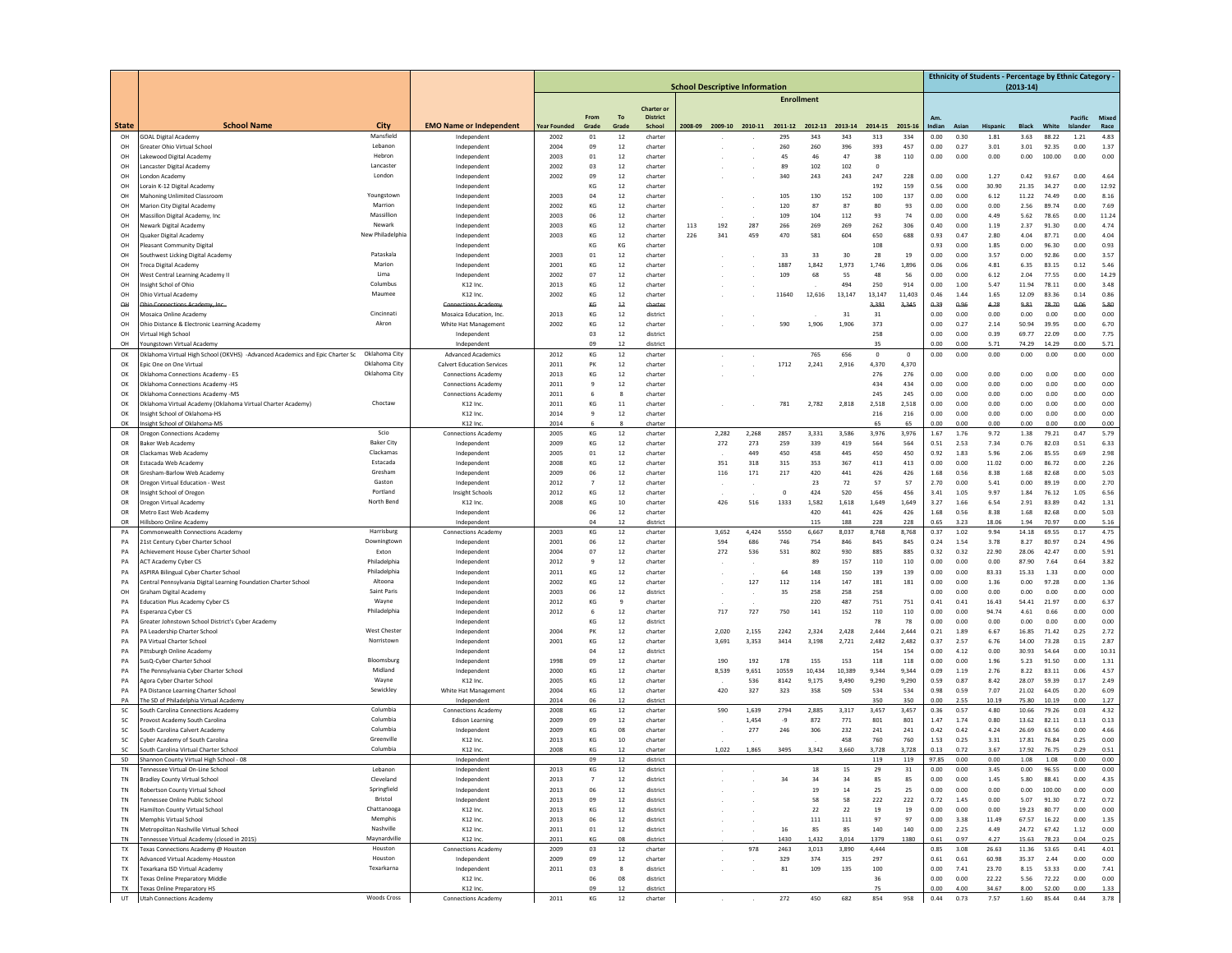|                        |                                                                                              |                        | <b>School Descriptive Information</b>         |                             |                |                  |                                      |          |                         |              |                   |                |                |                    |                       |                |               | Ethnicity of Students - Percentage by Ethnic Category - | $(2013-14)$          |                |                  |               |
|------------------------|----------------------------------------------------------------------------------------------|------------------------|-----------------------------------------------|-----------------------------|----------------|------------------|--------------------------------------|----------|-------------------------|--------------|-------------------|----------------|----------------|--------------------|-----------------------|----------------|---------------|---------------------------------------------------------|----------------------|----------------|------------------|---------------|
|                        |                                                                                              |                        |                                               |                             |                |                  |                                      |          |                         |              | <b>Enrollment</b> |                |                |                    |                       |                |               |                                                         |                      |                |                  |               |
|                        |                                                                                              |                        |                                               |                             | From           | <b>To</b>        | <b>Charter or</b><br><b>District</b> |          |                         |              |                   |                |                |                    |                       |                |               |                                                         |                      |                | Pacific          | Mixed         |
| <b>State</b><br>UT     | <b>School Name</b><br>Alianza Academy                                                        | City<br>Salt Lake City | <b>EMO Name or Independent</b><br>Independent | <b>Year Founded</b><br>2011 | Grade<br>KG    | Grade<br>12      | School<br>charter                    |          | 2008-09 2009-10 2010-11 |              | 2011-12<br>463    | 2012-13<br>473 | 2013-14<br>426 | 2014-15<br>397     | 2015-16<br>397        | Indian<br>0.88 | Aciar<br>2.42 | Hispanic<br>28.35                                       | <b>Black</b><br>3.96 | White<br>60.00 | Islander<br>1.10 | Race<br>3.30  |
| UT                     | Mountain Heights Academy (formerly Open High School of Utah)                                 | Salt Lake City         | Independent                                   | 2009                        | 09             | 12               | charter                              |          |                         | 120          | 281               | 286            | 351            | 480                | 510                   | 0.00           | 0.00          | 6.94                                                    | 0.28                 | 88.89          | 0.00             | 3.89          |
| UT.                    | Utah Virtual Academy                                                                         | Murray                 | K12 Inc.                                      | 2008                        | KG             | 12               | charter                              |          |                         |              | 1949              | 1.991          | 1.923          | 1.888              | 1.917                 | 0.76           | 1.42          | 6.14                                                    | 2.18                 | 88.43          | 1.07             | 0.00          |
| WA                     | Bethel Online Academy (closed 2012)                                                          | Woodland               | Independent                                   |                             | КG             | 12               | district                             |          |                         |              |                   | 198            | 135            | $\Omega$           | $\mathbf 0$           | 0.00           | 0.00          | 0.00                                                    | 0.00                 | 0.00           | 0.00             | 0.00          |
| WA<br>WA               | Lewis River Academy-Woodland<br>Marysville On-Line Move Up Program                           | Marvsville             | Independent<br><b>Advanced Academics</b>      | 2011<br>2011                | KG<br>0S       | 12<br>12         | district<br>district                 |          |                         | 146          | 33<br>157         | 63<br>90       | 58<br>93       | 60<br>85           | 62<br>98              | 0.00<br>2.13   | 0.00<br>1.06  | 18.03<br>13.83                                          | 0.00<br>1.06         | 80.33<br>65.96 | 0.00<br>0.00     | 1.64<br>15.96 |
| WA                     | Central Kitsap (CK) Online Academy                                                           | <b>Bremerston</b>      | Independent                                   | 2010                        | 0 <sup>o</sup> | 12               | district                             |          |                         | 13           | 27                | 19             | 23             | 29                 | 34                    | 0.00           | 13.64         | 4.55                                                    | 0.00                 | 63.64          | 0.00             | 18.18         |
| WA                     | Eastmont Columbia Virtual Academy                                                            | Valley                 | Independent                                   | 2006                        | KG             | 12               | district                             |          |                         | 86           | 14                | 35             | $\bf 0$        | $\mathbf 0$        | $\overline{0}$        |                |               |                                                         |                      |                |                  |               |
| <b>WA</b>              | Federal Way Internet Academy                                                                 | Federal Way            | Independent                                   | 2009                        | KG             | 12               | district                             |          | 151                     | 227          | 242               | 271            | 247            | 274                | 334                   | 0.00           | 0.00          | 0.00                                                    | 0.00                 | 0.00           | 0.00             | 0.00          |
| <b>WA</b><br><b>WA</b> | Kelso Virtual Academy<br>Mid-Columbia Partnership Virtual School-Kennewick                   | Kelso<br>Kennewick     | Independent<br>Independent                    | 2010<br>2010                | 09<br>KG       | 12<br>12         | district<br>district                 |          | 185                     | 15<br>225    | 11<br>225         | 14<br>241      | 18<br>242      | 14<br>279          | 32<br>287             | 0.00<br>0.81   | 5.26<br>0.81  | 21.05<br>6.50                                           | 0.00<br>2.44         | 68.42<br>89.02 | 0.00<br>0.00     | 5.26<br>0.41  |
| WA                     | Northshore Online School                                                                     |                        | Independent                                   |                             | 09             | 12               | district                             |          |                         |              |                   |                |                | 18                 | 25                    |                |               |                                                         |                      |                |                  |               |
| WA                     | Dasis K-12 (Orcas Island District                                                            | Eastsound              | Independent                                   | 2009                        | KG             | 12               | district                             |          | 88                      | 261          | 253               | 418            | 451            | 471                | 453                   | 0.22           | 2.39          | 3.04                                                    | 2.39                 | 91.30          | 0.00             | 0.65          |
| WA                     | Olympia Regional Learning Academy (ORLA)                                                     | Olympia                | Independent                                   | 2006                        | KG             | 12               | district                             |          | 373                     | 431          | 371               | 324            | 231            | 304                | 355                   | 0.43           | 0.43          | 5.15                                                    | 2.15                 | 87.12          | 0.00             | 4.72          |
| <b>WA</b>              | ancouver Virtual Learning Academy                                                            | Vancouver<br>Forks     | Independent                                   | 2006                        | 06             | 12               | district                             |          | 33                      | 63           | 76                | 89             | 152            | 155                | 395                   | 3.95           | 1.32          | 13.16                                                   | 0.66                 | 76.32          | 0.00             | 4.61          |
| WA<br><b>WA</b>        | nsight School of Washington- Quillayute District<br>olumbia Virtual Academy - Kettle Falls   | <b>Kettle Falls</b>    | <b>Insight Schools</b><br>K12 Inc.            | 2011                        | 09<br>KG       | $12\,$<br>$12\,$ | district<br>district                 |          | 2,647<br>238            | 2,978<br>158 | 2031<br>185       | 2,029<br>178   | 1,869<br>167   | 3,364<br>190       | 3,364<br>177          | 1.87<br>0.60   | 2.50<br>1.80  | 11.24<br>2.99                                           | 5.21<br>2.99         | 70.38<br>91.02 | 0.68<br>0.00     | 8.12<br>0.60  |
| <b>WA</b>              | olumbia Virtual Academy-Cascade                                                              | Valley                 | K12 Inc.                                      | 2012                        | KG             | 12               | district                             |          |                         |              |                   | 63             | $\mathbf{0}$   | $\mathbf 0$        | $\mathbf{0}$          | 100.00         | 100.00        | 100.00                                                  | 100.00               | 100.00         | 100.00           | 100.00        |
| WA                     | olumbia Virtual Academy-Colville (closed 2012)                                               |                        | K12 Inc.                                      |                             | KG             | 12               | district                             |          | 826                     | 898          | 716               | $\mathbf{0}$   | $\mathbf 0$    | $\,0\,$            | $\circ$               | 0.00           | 0.00          | 0.00                                                    | 0.00                 | 0.00           | 0.00             | 0.00          |
| WA                     | olumbia Virtual Academy-Lopez                                                                | Lopez Island           | K12 Inc.                                      | 2012                        | KG             | 12               | district                             |          |                         |              |                   | 10             | 10             | 190                | 177                   | 0.00           | 0.00          | 0.00                                                    | 0.00                 | 0.00           | 0.00             | 0.00          |
| WA                     | Columbia Virtual Academy-Orien                                                               | Orient<br>Stevenson    | K12 Inc.<br>K12 Inc.                          | 2011<br>2011                | KG             | $08\,$           | district                             |          | 179                     | 111          | 253<br>177        | 166            | 82             | 50<br>$\Omega$     | 52<br>$\Omega$        | 1.22           | 3.66          | 6.10                                                    | 0.00                 | 84.15          | 0.00             | 4.88          |
| WA<br>WA               | Columbia Virtual Academy-SCSD (closed 2013)<br>Columbia Virtual Academy-Valley               | Valley                 | K12 Inc.                                      | 2010                        | KG<br>KG       | 12<br>08         | district<br>district                 |          |                         | 1.003        | 1149              | 110<br>760     | 106<br>712     | 460                | 496                   | 1.12           | 1.81          | 9.62                                                    | 1.81                 | 79.08          | 0.42             | 6.14          |
| <b>WA</b>              | Columbia Virtual Academy-Sultar                                                              | Sultan                 | K12 Inc.                                      |                             | KG             | 08               | district                             |          | 131                     | 263          | 220               | 168            | 125            | 197                | 145                   | 0.00           | 0.00          | 0.00                                                    | 0.00                 | 0.00           | 0.00             | 0.00          |
| <b>WA</b>              | reeman Columbia Virtual Academy (closed 2014                                                 | Rockford               | K12 Inc.                                      | 2011                        | KG             | 12               | district                             |          | 50                      | 47           | 46                | 10             | $\Omega$       | $\Omega$           | $\Omega$              |                |               |                                                         |                      |                |                  |               |
| <b>WA</b>              | HomeLink/Columbia Virtual Academy-Walla Walla                                                | Walla Walla            | K12 Inc.                                      | 2010                        | KG             | 12               | district                             |          | 161                     | 167          | 132               | 99             | 86             | 44                 | 35                    | 0.00           | 2.15          | 5.38                                                    | 1.08                 | 90.32          | 0.00             | 1.08          |
| WA                     | iQ Academy Washington<br>Onalaska Virtual School/CVA Onalaska                                | Vancouver<br>Onalaska  | K12 Inc.<br>K12 Inc.                          | 2008<br>2011                | 06<br>KG       | 12<br>12         | district                             |          | 373<br>50               | 389<br>102   | 478<br>102        | 472            | 487<br>46      | 606<br>48          | 494<br>54             | 0.82<br>4.35   | 2.06<br>2.17  | 10.31<br>4.35                                           | 14.85<br>0.00        | 66.19<br>84.78 | 0.82<br>0.00     | 4.95<br>4.35  |
| WA<br>WA               | <b>Three Rivers Home Link</b>                                                                | Richland               | K12 Inc.                                      | 2010                        | KG             | 12               | district<br>district                 |          | 94                      | 286          | 383               | 70<br>395      | 379            | 475                | 470                   | 0.53           | 2.11          | 6.86                                                    | 1.85                 | 86.02          | 0.00             | 2.64          |
| <b>WA</b>              | Washington Virtual Academy-Steilacoom Historical School District (closed 2012)               | Steilacoom             | K12 Inc.                                      |                             | KG             | $12\,$           | district                             |          |                         |              | 1589              | 1.455          | $\circ$        | $\Omega$           | $\Omega$              | 0.00           | 0.00          | 0.00                                                    | 0.00                 | 0.00           | 0.00             | 0.00          |
| WA                     | Washington Virtual Academy -Monroe (closed 2015)                                             | Monroe                 | K12 Inc.                                      | 2009                        | 09             | $12\,$           | district                             |          | 810                     | 838          | 901               | 591            | 427            | 338                | $\overline{0}$        | 1.40           | 3.97          | 10.28                                                   | 5.61                 | 75.00          | 0.47             | 3.27          |
| <b>WA</b>              | Washington Virtual Academy Omak Elementary                                                   | Omak                   | K12 Inc.                                      | 2006                        | KG             | 05               | district                             |          |                         | 437          | 498               | 1,348          | 1,531          | 1,530              | 1.481                 | 1.76           | 5.60          | 8.14                                                    | 5.08                 | 73.49          | 0.78             | 5.15          |
| WA<br><b>WA</b>        | Washington Virtual Academy Omak High School<br>Washington Virtual Academy Omak Middle School | Omak<br>Omak           | K12 Inc.<br>K12 Inc.                          | 2006<br>2006                | 09<br>06       | 12<br>08         | district<br>district                 |          |                         | 162<br>355   | 236<br>409        | 485<br>1,155   | 741<br>1,329   | 815<br>1,298       | 706<br>1,335          | 0.81<br>1.57   | 3.24<br>3.29  | 7.97<br>8.16                                            | 4.86<br>5.09         | 78.92<br>77.25 | 0.68<br>1.12     | 3.51<br>3.52  |
| WA                     | Yakima Online                                                                                |                        | Independent                                   |                             | KG             | 12               | district                             |          |                         |              |                   |                |                | 121                | 130                   | 1.71           | 0.85          | 49.57                                                   | 0.00                 | 41.88          | 0.00             | 5.98          |
| WI                     | <b>Wisconsin Connections Academy</b>                                                         | Appleton               | <b>Connections Academy</b>                    | 2002                        | KG             | 08               | district                             | 410      | 389                     | 417          | 617               | 734            | 749            | 660                | 660                   | 0.00           | 0.00          | 0.00                                                    | 0.00                 | 0.00           | 0.00             | 0.00          |
| WI                     | 21st Century eSchool                                                                         | Middleton              | Independent                                   | 2010                        | KG             | 12               | charter                              |          |                         | 36           | 79                | 89             | 443            | 47                 | 47                    | 0.00           | 5.62          | 7.87                                                    | 4.49                 | 73.03          | 0.00             | 8.99          |
| WI<br>WI               | Advanced Learning Academy of Wisconsin<br>Appleton eSchool                                   | Barron<br>Appleton     | Independent<br>Independent                    | 2011<br>2002                | PK<br>09       | 12<br>12         | charter<br>charter                   |          |                         | 32           | 40<br>22          | 107<br>25      | 46<br>28       | 77<br>27           | 77<br>27              | 0.00<br>0.00   | 2.17<br>3.57  | 2.17<br>0.00                                            | 0.00<br>7.14         | 78.26<br>89.29 | 0.00<br>0.00     | 17.39<br>0.00 |
| WI                     | <b>ARISE Virtual Academy</b>                                                                 | Janesville             | Independent                                   | 2007                        | 09             | 12               | charter                              | 32       | 24                      | 21           | 23                | 50             | 65             | 85                 | 85                    | 1.54           | 1.54          | 6.15                                                    | 0.00                 | 83.08          | 0.00             | 7.69          |
| WI                     | Bridges Virtual Academy/Charter School                                                       | Merrill                | Independent                                   | 2012                        | KG             | $12\,$           | charter                              |          |                         |              |                   | 460            | 755            | 692                | 692                   | 0.40           | 2.12          | 1.32                                                    | 2.52                 | 91.26          | 0.13             | 2.25          |
| WI                     | ameron Academy of Virtual Education (CAVE)                                                   | Cameron                | Independent                                   | 2010                        | KG             | $12\,$           | charter                              |          |                         | 31           | 75                | 95             | 123            | 102                | 102                   | 0.00           | 0.00          | 0.81                                                    | 4.07                 | 95.12          | 0.00             | 0.00          |
| WI                     | <b>CRE8 Charter School</b>                                                                   | Gillett                | Independent                                   | 2011                        | PK             | 05               | charter                              |          |                         |              | 40                | 48             | $31\,$         | $31\,$             | 31                    | 0.00           | 0.00          | 3.23                                                    | 3.23                 | 90.32          | 0.00             | 3.23          |
| WI<br>WI               | lhorn Options Virtual School<br>Seorge D. Warriner High School for Personalized Learning     | Sheboygar              | Independent<br>Independent                    | 2015<br>2007                | KG<br>09       | 12<br>12         | district<br>charter                  |          |                         |              | 115               | 123            | 128            | 50<br>127          | 50<br>127             | 0.00<br>0.00   | 0.00<br>1.56  | 0.00<br>18.75                                           | 0.00<br>3.13         | 0.00<br>75.00  | 0.00<br>0.00     | 0.00<br>1.56  |
| WI                     | eorge D. Warriner Middle School                                                              | Sheboygan              | Independent                                   | 2011                        | 06             | 08               | charter                              |          |                         |              | 27                | 43             | 55             | 125                | 125                   | 0.00           | 3.64          | 10.91                                                   | 0.00                 | 81.82          | 0.00             | 3.64          |
| WI                     | <b>Sillett's Occupation and Leadership (GOAL)</b>                                            | Gillett                | Independent                                   | 2011                        | 06             | $12\,$           | charter                              |          |                         |              | 36                | 23             | 36             | 34                 | 34                    | 8.33           | 2.78          | 2.78                                                    | 0.00                 | 80.56          | 0.00             | 5.56          |
| WI                     | layward Center for Individualized Learning HACIL Virtual Charter School                      | Havward                | Independent                                   | 2003                        | KG             | 12               | charter                              | 76       | 61                      | 74           | 102               | 115            | 114            | 153                | 153                   | 4.39           | 2.63          | 0.00                                                    | 0.88                 | 88.60          | 0.00             | 3.51          |
| WI                     | sland City Virtual Academy                                                                   | Cumberland             | Independent                                   | 2011                        | 07             | 08               | charter                              |          |                         |              | 8                 | 8              | 13             | $11\,$             | $11\,$                |                |               |                                                         |                      |                |                  |               |
| WI<br>WI               | EDI Virtual High School (closed 2012)<br>enosha eSchool                                      | Whitewater<br>Kenosha  | Independent<br>Independent                    | 2005<br>2007                | 06<br>06       | 12<br>12         | district<br>charter                  | 13<br>56 | 25<br>89                | 14<br>87     | 17<br>89          | 58<br>141      | 72<br>151      | $\Omega$<br>133    | $\overline{0}$<br>133 | 0.00<br>0.00   | 0.00<br>0.00  | 0.00<br>0.00                                            | 0.00<br>0.00         | 0.00<br>0.00   | 0.00<br>0.00     | 0.00<br>0.00  |
| WI                     | KM Global Charter School for Leadership and Innovation                                       | Wales                  | Indenendent                                   | 2011                        | 09             | 12               | charter                              |          |                         |              | $30^{\circ}$      | 45             | 43             | 61                 | 61                    | 0.00           | 2.33          | 4.65                                                    | 0.00                 | 90.70          | 0.00             | 2.33          |
| WI                     | Link2Learn Virtual Charter School                                                            | Chetek                 | Independent                                   | 2011                        | PK             | 12               | charter                              |          |                         |              | 26                | 57             | 47             | 72                 | 72                    | 2.13           | 0.00          | 2.13                                                    | 0.00                 | 91.49          | 0.00             | 4.26          |
| WI                     | Mighty River Academy of Virtual Education                                                    |                        | Independent                                   | 2013                        | KG             | 12               | charter                              |          |                         |              |                   |                |                | 25                 | 25                    | 0.00           | 0.00          | 100.00                                                  | 0.00                 | 0.00           | 0.00             | 0.00          |
| WI<br>WI               | Milwaukee Community Cyber (MC2) High School                                                  | Milwaukee<br>Monroe    | Independent                                   | 2010                        | 09             | 12               | charter                              |          | 36<br>336               | 79           | 151               | 176            | 201<br>123     | 190                | 190                   | 1.49           | 1.49<br>0.81  | 18.41                                                   | 60.20                | 18.41          | 0.00             | 0.00          |
| WI                     | Monroe Independent Virtual Charter High School<br>Portage Virtual School (closed in 2014)    | Portage                | Independent<br>Independent                    | 2003<br>2012                | 09<br>$_{07}$  | $12\,$<br>$12\,$ | charter<br>charter                   |          |                         | 261          | 187               | 199<br>32      | 30             | 176<br>$\mathbf 0$ | 176<br>$\overline{0}$ | 1.63<br>0.00   | 0.00          | 7.32<br>10.00                                           | 5.69<br>3.33         | 83.74<br>86.67 | 0.00<br>0.00     | 0.81<br>0.00  |
| WI                     | Rural Virtual Academy                                                                        | Medford                | Independent                                   | 2005                        | PK             | 08               | charter                              |          | 26                      | 56           | 88                | 130            | 175            | 112                | 112                   | 0.93           | 0.93          | 2.78                                                    | 1.85                 | 89.81          | 0.00             | 3.70          |
| WI                     | Wauwatosa Virtual Academy                                                                    | Laneshoro              | Independent                                   | 2013                        | 6              | 12               | charter                              |          |                         |              |                   |                | $18\,$         | 64                 | 64                    | 5.56           | 0.00          | 5.56                                                    | 16.67                | 55.56          | 0.00             | 16.67         |
| WI                     | Forward (formerly Insight School of Wisconsin)                                               | Grantsburg             | Insight Schools                               | 2007                        | 6              | 12               | charter                              | 407      | 709                     | 575          | 655               | 407            | 492            | 553                | 553                   | 2.64           | 0.81          | 6.30                                                    | 8.74                 | 78.46          | 0.20             | 2.85          |
| WI<br>WI               | <b>Beloit Virtual School</b><br>Spooner Area Virtual Education Academy                       | Beloit                 | K12 Inc.<br>Independent                       | 2011                        | PK<br>PK       | 12<br>12         | district<br>charter                  |          |                         |              | 15                | 18             | 16             | 20<br>30           | 18<br>30              | 0.00<br>0.00   | 0.00<br>3.33  | 18.75<br>0.00                                           | 12.50<br>0.00        | 68.75<br>96.67 | 0.00<br>0.00     | 0.00<br>0.00  |
| WI                     | Wisconsin Virtual Learning (WVL)                                                             | Fredonia               | K12 Inc.                                      | 2009                        | PK             | 12               | charter                              | 878      | 841                     | 726          | 611               | 725            | 629            | 519                | 519                   | 0.32           | 0.64          | 7.15                                                    | 5.09                 | 81.56          | 0.00             | 5.25          |
| WI                     | Winconsin Virtual Academy (WIVA)- KG-8                                                       |                        | K12 Inc.                                      |                             | KG             | $\mathbf{R}$     | charter                              | 468      | 468                     | 819          | 1058              | 1.964          | 1.964          | 1029               | 1029                  |                |               |                                                         |                      |                |                  |               |
| WI                     | Winconsin Virtual Academy High (WIVA)                                                        |                        | K12 Inc.                                      | 2014                        | $\mathbf{q}$   | 12               | charter                              |          |                         |              |                   |                |                | 892                | 892                   |                |               |                                                         |                      |                |                  |               |
| WI                     | iQ Academy Wisconsin/ eAchieve Academy                                                       | Waukesha               | <b>KC Distance Learning Inc</b>               | 2004                        | 06             | 12               | charter                              |          |                         | 809          | 773               | 901            | 906            | 720                | 720                   | 1.21           | 2.43          | 7.17                                                    | 5.19                 | 80.57          | 0.00             | 3.42          |
| WY<br>WY               | Wyoming Connections Academy (WyCA)<br>Wyoming Virtual Academy (WyVA)                         | Cody<br>Lusk           | <b>Connections Academy</b><br>K12 Inc.        | 2009                        | к<br>09        | 12<br>$12\,$     | charter<br>charter                   |          |                         | 112<br>841   | 265<br>662        | 323<br>662     | 323<br>640     | 300<br>563         | 300<br>563            | 0.00<br>0.00   | 0.00<br>0.00  | 0.00<br>0.00                                            | 0.00<br>0.00         | 0.00<br>0.00   | 0.00<br>0.00     | 0.00<br>0.00  |
| WY                     | Campbell County Virtual School (CCVS)                                                        | Gillette               | Independent                                   |                             | K              | 06               | district                             |          |                         | 82           | 50                | 50             | 50             | 50                 |                       | 1.58           | 0.92          | 7.44                                                    | 0.99                 | 89.06          | 0.00             | 0.00          |
| WY                     | Wyoming e-Academy of Virtual Education (WeAVE)                                               | FT. Washakie           | Independent                                   | 2012                        | 09             | 12               | distric                              |          |                         | 176          | 176               | 200            | 200            | 200                |                       |                |               |                                                         |                      |                |                  |               |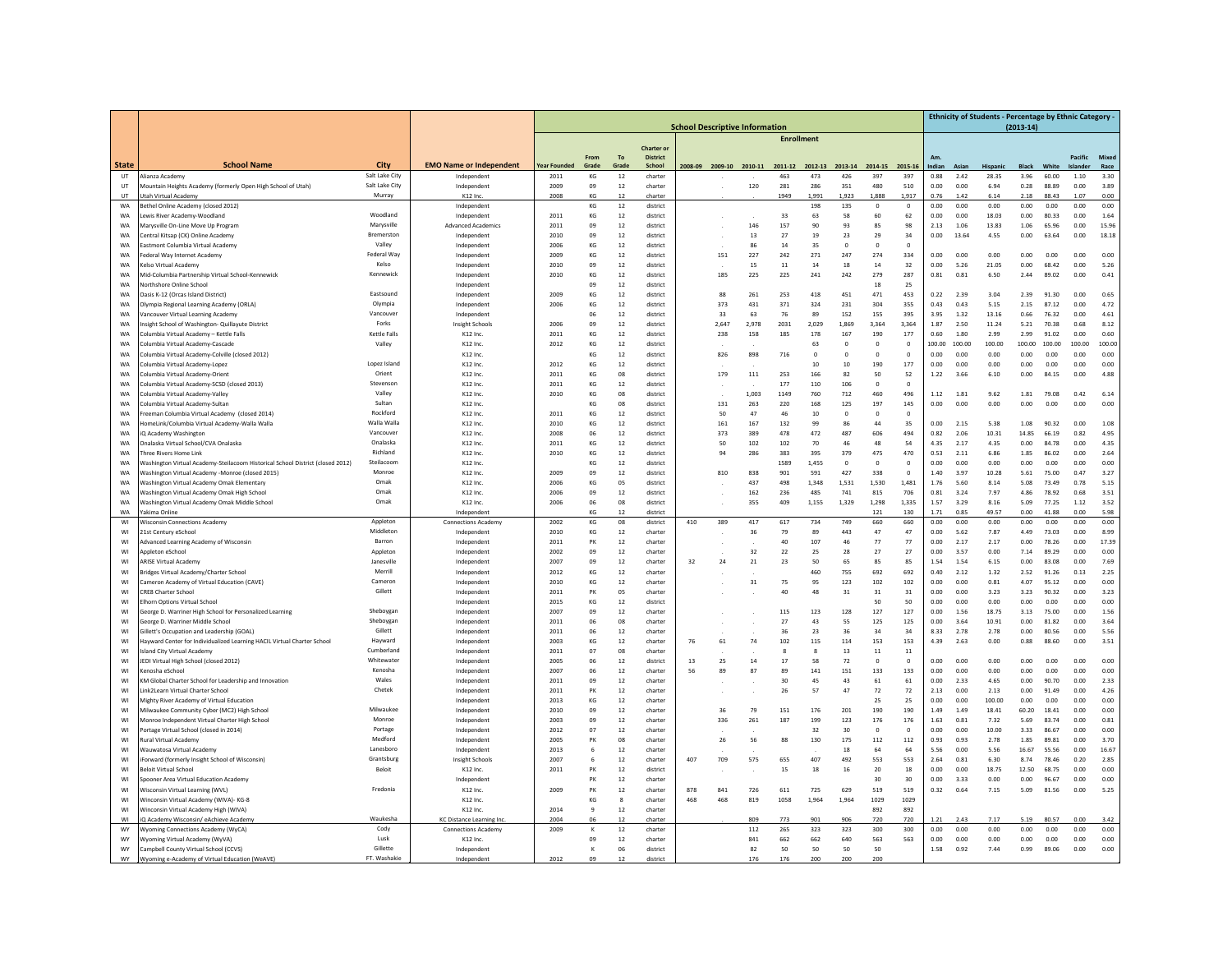## Appendix B2. Numbers of Blended Learning Schools and the Students They Serve

|           |                                                                                                     |                                                                                          |              |          |          |                     |         |         | <b>School Descriptive Information</b> |                   |           |            |            |           |                                              | Ethnicity of Students - Percentage by Ethnic Category - (2013-14) |                                           |                              |                                         |                      |
|-----------|-----------------------------------------------------------------------------------------------------|------------------------------------------------------------------------------------------|--------------|----------|----------|---------------------|---------|---------|---------------------------------------|-------------------|-----------|------------|------------|-----------|----------------------------------------------|-------------------------------------------------------------------|-------------------------------------------|------------------------------|-----------------------------------------|----------------------|
|           |                                                                                                     |                                                                                          |              |          |          | Charter             |         |         |                                       | <b>Enrollment</b> |           |            |            |           |                                              |                                                                   |                                           |                              |                                         |                      |
|           |                                                                                                     |                                                                                          |              | Fron     |          | School<br>/District |         |         |                                       |                   |           |            |            |           | A <sub>m</sub>                               |                                                                   |                                           |                              | Pacific                                 | Mixed                |
|           | <b>School Name</b><br><b>City</b>                                                                   | <b>EMO Name or Independent</b>                                                           | Year Founde  | Grade    | To Grad  | <b>School</b>       | 2008-09 | 2009-10 | 2010-11                               | 2011-12           | 2012-13   | 2013-14    | 2014-15    | 2015-16   | Asiar                                        | <b>Hispanie</b>                                                   | Blad                                      | White                        |                                         | Race                 |
|           | AK Fast Track Virtual (formerly Ketchikan Correspondence)<br>Ketchikan                              | Independent                                                                              | 2009         | KG       | 12       | district            |         | 40      | 77                                    | 91                | 71        | 84         | 79         | 79        | 19.75309 1.234568                            | 1.234567901                                                       | $\Omega$                                  | 77.77778                     | $\Omega$                                | $\Omega$             |
|           | Glendale<br>AZ Hope High School Online<br>AZ Humanities and Sciences Academy Arizona<br>Phoenix     | <b>Blueprint Education</b><br>Humanities and Sciences Academy of the United States, Inc. | 2003<br>2003 | 09<br>09 | 12<br>12 | charter<br>charter  |         |         | 75<br>46                              | 87<br>$\Delta f$  | 103<br>40 | 151<br>40  | 136<br>66  | 136<br>66 | 2.272727<br>12,87879<br>2.380952<br>$\Omega$ | 34.09090909<br>66.66666667                                        | 9.848485 38.63636<br>14,28571             | 16,66667                     | $\mathbf{0}$<br>$\overline{\mathbf{0}}$ | 2.272727<br>$\circ$  |
|           | AZ EdOptions AOI Program (EdOptions High School Online)<br>Tempe                                    | Independent                                                                              | 2010         | 09       | 12       | charter             |         |         |                                       | 31                | 206       | 337        | 204        | 204       | 5.666667<br>0.392157                         | 57.64705882                                                       | 1.568627 31.76471 0.78431373 1.176471     |                              |                                         |                      |
|           | AZ Florence Virtual Academy<br>Florence                                                             | Independent                                                                              | 2011         | 06       | 12       | district            |         |         | 16                                    | 55                | 87        | 51         | 58         | 58        | $\Omega$                                     | 25.49019608                                                       | 1.960784                                  | 72,54902                     | $^{\circ}$                              | $\theta$             |
|           | AZ Gilbert Global Academy High School<br>Gilbert                                                    | Indenendent                                                                              | 2011         | 09       | 12       | district            |         |         |                                       | 27                | 68        | 37         | 49         | 49        | 2702703<br>5.405405                          | 27.02702703                                                       | $\sqrt{ }$                                | 59 45946                     | $\Omega$                                | 5.40540              |
|           | AZ Marana Distance Learning<br>Marana                                                               | Independent                                                                              | 2010         | KG       | 12       | district            |         |         | 62                                    | 47                | 57        | 49         | 65         | 65        | .960784<br>1.960784                          | 17.64705882                                                       | 1.960784                                  | 76.47059                     | $\theta$                                | $\mathbf{0}$         |
|           | AZ Mesa Distance Learning Program<br>Mesa                                                           | Independent                                                                              | 2010         | KG       | 12       | district            |         |         | 364                                   | 369               | 321       | 314        | 319        | 319       | .904762<br>1.904762                          | 23.80952381                                                       | 4.761905                                  | 66.03175 0.95238095 0.634921 |                                         |                      |
|           | AZ Pvonlin<br>Phoenix                                                                               | Independent                                                                              | 2011         | KG       | 12       | district            |         |         |                                       | 53                | 56        | 32         | 48         | 48        | 5.896552<br>$\Omega$                         | 6.896551724                                                       | $\Omega$                                  | 82.75862                     | $\Omega$                                | 3.448276             |
|           | AZ Red Rock Academy<br>Sedona                                                                       | Independent                                                                              | 2011         | 09       | 12       | district            |         |         |                                       | 11                | 18        | 25         | 13         | 13        |                                              | $\Omega$                                                          |                                           | 100                          | $\Omega$                                | $\theta$             |
|           | AZ Scottsdale Online Learning<br>Scottsdale                                                         | Independent                                                                              | 2012         | KG       | 12       | district            |         |         |                                       |                   | ٩É        | 81         | 102        | 102       | 2.469136<br>$\Omega$                         | 14.81481481                                                       | 8.641975 74.07407                         |                              | $\overline{0}$                          | $\overline{0}$       |
|           | AZ Taylion Virtual High School of Arizona<br>Glendale                                               | Learning Matters Educational Group                                                       | 2010         | 09       | 12       | charter             |         |         |                                       | 28                | 82        | 100        | 93         | 93        | 3.092784 1.030928                            | 27.83505155                                                       | 6.185567 54.63918 1.03092784 6.185567     |                              |                                         |                      |
|           | AZ Pinnacle Virtual High School Tempe West<br>Tempe                                                 | Pinnacle Education, Inc.                                                                 | 2003         | 09       | 12       | charter             |         | 602     | 602                                   | 524               | 509       | 239        | 266        | 266       | 234375<br>2.083333                           | 40 88541667                                                       | 8 854167 44 01042 0 52083333              |                              |                                         | 1.302083             |
|           | A7 Alternative Computerized Education (ACE) Charter High School<br>Tucson                           | Tucson Youth Development                                                                 | 1996         | 09       | 12       | charter             |         |         |                                       |                   |           |            | 136        | 136       | 3.797468<br>$\Omega$                         | 86.07594937                                                       | 3.797468 4.43038                          |                              | $\Omega$                                | 1.89873              |
|           | CA Delta Charter Online<br>Stockton                                                                 | Independent                                                                              | 2014         | KG       | 12       | charter             |         |         |                                       |                   |           |            | 283        | 283       | $\Omega$<br>$\Omega$                         | $\Omega$                                                          |                                           | $\Omega$                     | $\Omega$                                | $\overline{0}$       |
|           | CA Dunlap Leadership Academy<br>Reedley                                                             | Independent                                                                              | 2008         | 09       | 12       | charter             |         |         | 61                                    | 49                | 61        | 60         | 80         | 80        | 3.333333<br>1.666667                         | 45                                                                |                                           | 43.33333                     | $\Omega$                                | 6.666667             |
|           | CA EDUHSD Virtual Academy at Shenandoah<br>El Dorado                                                | Independent                                                                              | 2002         | 09       | 12       | charter             |         |         | 53                                    | 35                | 45        | 63         | 101        | 101       | 1,587302<br>$\Omega$                         | 6.349206349                                                       | $\Omega$                                  | 85.71429                     | $\overline{0}$                          | 6.349206             |
| CA        | Tehama eLearning Academy (TeLA)<br><b>Red Bluff</b>                                                 | Independent                                                                              | 2002         | KG       | 12       | district            |         | 96      | 124                                   | 141               | 121       | 121        | 118        | 118       |                                              | $\Omega$                                                          |                                           | $\Omega$                     | $\Omega$                                | $\mathbf{0}$         |
| CA        | Ihigh Virtual Academy<br>San Diego                                                                  | Independent                                                                              | 2011         | 09       | 12       | district            |         |         |                                       | 58                | 49        | 49         | 56         | 56        | 3.571429<br>$\Omega$                         | 50                                                                | 10.71429 28.57143                         |                              | $\overline{0}$                          | 7.142857             |
| CA        | California Virtual Academy at Maricopa<br>Simi Valley                                               | K12 Inc.                                                                                 | 2012         | KG       | 08       | charter             |         |         |                                       |                   | 1.433     | 1.393      | 1.375      | 1.375     | 1.076813 4.522613                            | 28.21249103                                                       | 12.34745 52.47667 0.21536253 1.1486       |                              |                                         |                      |
|           | CA California Virtual Academy at Maricona High                                                      | K12 Inc                                                                                  |              |          | 12       | charter             |         |         |                                       |                   |           |            |            |           |                                              |                                                                   |                                           |                              |                                         |                      |
| CA        | San Francisco Flex Academy<br>San Francisco                                                         | $K12$ Inc.                                                                               | 2014         | 06       | 12       | charter             |         |         |                                       |                   | 150       | 120        | 120        | 120       | 0.833333 16.66667                            | 15.83333333                                                       | 21 66667 35 83333 3 33333333 5 833333     |                              |                                         |                      |
| CA        | Chaffey District Online High<br>Ontario                                                             | Indenendent                                                                              | 2012         | 09       | 12       | district            |         |         |                                       |                   |           |            | 85         | 85        | 1.724138 6.034483                            | 50                                                                | 7.758621                                  | 31.03448                     | $\Omega$                                | 3.448276             |
|           | CA Capistrano Virtual/home<br>San Juan Capistrano                                                   | Independent                                                                              | 2002         | KG       | 08       | district            |         |         |                                       |                   |           |            | 158        | 158       | 1.117318 7.821229                            | 8.938547486                                                       | $\Omega$                                  | 73,74302                     | $\Omega$                                | 8.379888             |
|           | CA Lancaster Alternative And Virtual Academies<br>Lancaster                                         | Independent                                                                              | 1994         | KG       | 08       | district            |         |         |                                       |                   |           |            | 109        | 109       | 1.369863 2.739726                            | 31.50684932                                                       | 35.61644                                  | 28,76712                     | $\Omega$                                | $\theta$             |
| CA        | Academy of Arts and Sciences Del Mar Elementary<br>San Diego                                        | Independent                                                                              | 2012         | KG       | 05       | charter             |         |         |                                       |                   | 25        | 99         | 163        | 163       | 5.050505 2.020202                            | 12.12121212                                                       | 3.030303                                  | 65.65657                     | $^{\circ}$                              | 12.12121             |
| CA        | Academy of Arts and Sciences Del Mar Middle and High School<br>San Diego                            | Independent                                                                              | 2012         | 06       | 12       | charter             |         |         |                                       |                   | 11        | 88         | 172        | 172       | 2.272727 3.409091                            | 11.36363636                                                       | 14,77273                                  | 50                           | 1.13636364 17.04545                     |                      |
| CA        | Juan Bautista De Anza Charter School<br><b>Borrego Springs</b>                                      | Indenendent                                                                              |              | 07       | 12       | charter             |         | 54      | 88                                    | 66                | 69        | 58         | 86         | 86        | 172414 3448276                               | 46 55172414                                                       | 5.172414                                  | 39.65517                     | $\Omega$                                | $\Omega$             |
| CA        | <b>Rivercrest Preparatory</b><br>Jurupa Valley                                                      | Indenendent                                                                              | 2013         | 09       | 12       | district            |         |         |                                       |                   | 30        | 30         | 69         | 69        | $\Omega$                                     | 66 66666667                                                       | $\Omega$                                  |                              |                                         |                      |
| CA        | Moreno Valley Online Academy<br>Moreno Valley                                                       | Indenendent                                                                              | 2013         | KG       | 12       | district            |         |         |                                       |                   |           |            | 121        | 121       | $\Omega$<br>1.190476                         | 59 52380952                                                       | 25                                        | 11.90476 1.19047619 1.19047  |                                         |                      |
| CA        | Paradise eLearning Charter Academy<br>Paradise                                                      | Independent                                                                              | 2010         | 09       | 12       | charter             |         |         |                                       |                   |           |            | 49         | 49        | 1651163 2325581                              | 18 60465116                                                       | $\Omega$                                  | 65.11628                     | $\Omega$                                | 9.302326             |
| CA        | Phelan<br>Snowline Virtual                                                                          | Independent                                                                              |              | KG       | 12       | district            |         |         |                                       |                   |           |            | Ŕ.         | 84        | 3.225806 1.612903                            | 30.64516129                                                       | 6.451613 54.83871                         |                              | $\Omega$                                | 3.225806             |
| CA        | Rocketship Mateo Sheedy Elementary<br>Palo Alto                                                     | Rocketship Education                                                                     | 2007         | KG       | 05       | charter             | 321     | 451     | 465                                   | 514               | 589       | 617        | 618        | 618       | 0.324149 2.917342                            | 87.68233387                                                       | 5.186386 2.431118 0.48622366 0.972447     |                              |                                         |                      |
| CA        | Si Si Puede Academy<br>Redwood City, Ca                                                             | <b>Rocketship Education</b>                                                              | 2009         | KG       | 05       | charter             |         |         |                                       | 558               | 658       | 627        | 591        | 591       | 9,409888                                     | 88.03827751                                                       | 0.797448 0.797448 0.63795853 0.31897      |                              |                                         |                      |
| CA        | Palo Alto<br>Rocketship Los Suenos Academy                                                          | <b>Rocketship Education</b>                                                              | 2010         | KG       | 05       | charter             |         |         | 392                                   | 506               | 626       | 620        | 607        | 607       | 8.225806<br>$\Omega$                         | 86.77419355                                                       | 3.225806 1.129032 0.32258065 0.32258      |                              |                                         |                      |
| CA        | <b>Rocketshin Mosaic Elementary</b><br>San Inse                                                     | Rocketship Education                                                                     | 2011         | KG       | 05       | charter             |         |         |                                       | 424               | 635       | 620        | 582        | 582       | 483871<br>21 45161                           | 75                                                                | 0.967742 0.483871 0.48387097 1.129032     |                              |                                         |                      |
| CA        | <b>Rocketshin Discovery Pren</b><br>San Jose                                                        | Rocketship Education                                                                     | 2011         | KG       | 06       | charter             |         |         |                                       | 427               | 638       | 652        | 523        | 523       | 766871<br>7.208589                           | 85.27607362                                                       | 1840491 4294479                           |                              | $\Omega$                                | 0.613497             |
| CA        | <b>Rocketshin Brilliant Minds</b><br>Palo Alto                                                      | Rocketship Education                                                                     | 2012         | KG       | 05       | charter             |         |         |                                       |                   | 180       | 428        | 502        | 502       | 0.46729<br>13.78505                          | 82 47663551                                                       | 1401869 0.700935                          |                              | $\Omega$                                | 1.168224             |
| CA        | Rocketship Alma Academy<br>San Jose                                                                 | <b>Rocketship Education</b>                                                              | 2012         | KG       | 05       | charter             |         |         |                                       |                   | 490       | 581        | 613        | 613       | 344234<br>8.950086                           | 85.02581756                                                       | 2.237522 1.549053 0.17211704 1.72117      |                              |                                         |                      |
|           | CA Rocketship Spark Academy<br>San Jose                                                             | Rocketship Education                                                                     | 2013         | KG       | 05       | charter             |         |         |                                       |                   |           | 539        | 568        | 568       | 0.185529<br>28.3859                          | 66.41929499                                                       | 2.782931                                  | 0.556586                     | $\Omega$                                | 1.669759             |
|           | CA Fuerza Community Prep<br>San Jose                                                                | <b>Rocketship Education</b>                                                              | 2014         | KG       | 05       | district            |         |         |                                       |                   |           |            | 493        | 493       |                                              | $\Omega$                                                          |                                           | $\Omega$                     | $\Omega$                                | $\circ$              |
| co        | 70 Online<br>Pueblo                                                                                 | Independent                                                                              | 2011         | KG       | 12       | district            |         |         |                                       | 59                | 72        | 96         | 163        | 163       | 2.083333<br>$\Omega$                         | 32.29166667                                                       | $^{\circ}$                                | 64,58333                     | $\mathbf{0}$                            | 1.041667             |
|           | CO TCA College Pathways (The Classical Academy College Pathways)<br>Colorado Springs                | Indenendent                                                                              | 2011         | 07       | 12       | charter             |         |         |                                       | 424               | 453       | 472        | 497        | 497       | 1.694915<br>$\Omega$                         | 6 779661017                                                       | 1.059322 84.95763 0.21186441 5.29661      |                              |                                         |                      |
|           | CO Denver Online High School (Online High School)<br>Denver                                         | Indenendent                                                                              | 2011         | 09       | 12       | district            |         |         |                                       | 97                | 117       | 126        | 147        | 147       | 587302<br>1.587302                           | 28 57142857                                                       | 13 49206 50 79365                         |                              | $\Omega$                                | 3.968254             |
| <b>CO</b> | Falcon Virtual Academy<br>Falcon                                                                    | Independent                                                                              | 2011         | KG       | 12       | district            |         |         |                                       | 362               | 806       | 966        | 515        | 515       | 207039<br>0.724638                           | 9.109730849                                                       | 3.00207                                   | 81.5735                      | 0.31055901 5.072464                     |                      |
| co        | Guided Online Academic Learning (GOAL) Academy<br>Westminster                                       | Independent                                                                              | 2008         | 08       | 12       | charter             |         |         |                                       | 2188              | 2.590     | 3.149      | 3.259      | 3.259     |                                              | $\Omega$                                                          | $\Omega$                                  | $\Omega$                     | $\Omega$                                | $\Omega$             |
| co        | Hope Online Learning Academy<br>Englewood                                                           | Independent                                                                              | 2009         | 09       | 12       | charter             |         |         |                                       | 2949              | 3.079     | 3.074      | 2.670      | 2.670     | 20931.0<br>0.66778                           | 65.60934891                                                       | 7.011686 25.04174 0.16694491 1.335559     |                              |                                         |                      |
| co        | Jeffco's 21st Century Virtual Academy<br>Golden                                                     | Independent                                                                              | 2011         | 07       | 12       | district            |         |         |                                       | 230               | 247       | 319        | 365        | 365       | 880878<br>0.31348                            | 16 92789969                                                       | 1.567398                                  | 75.86207                     | $\Omega$                                | 3.448276             |
|           | CO JEFFCO'S 21ST CENTURY VIRTUAL ACADEMY K-6<br>Golden                                              | Independent                                                                              |              | KG       | 06       | district            |         |         |                                       |                   |           |            | 33         | 33        |                                              | $\Omega$                                                          | $\Omega$                                  | $\Omega$                     | $\Omega$                                | $\circ$              |
|           | CO PSD Global Academy (PSD Online Academy)<br>Fort Collins                                          | Independent                                                                              | 2011         | KG       | 12       | district            |         |         |                                       | 170               | 154       | 152        | 158        | 158       | 1.315789<br>$\Omega$                         | 11.18421053                                                       | 1.315789 80.26316                         |                              | $\mathbf{0}$                            | 5.92105              |
|           | CO Colorado Pren Academy<br>Westminste                                                              | K12 Inc                                                                                  |              | KG       | 12       | district            |         |         |                                       |                   |           | 358        | 1.348      | 1.348     | 955307 1.675978                              | 13.40782123                                                       | 5865922 7681564                           |                              | $\Omega$                                | 0.27933              |
|           | HI Kihei Public Charter School<br>Kihei                                                             | Indenendent                                                                              |              | KG       | 12       | charter             |         |         |                                       |                   |           |            | 552        |           | 0.362319 9.057971                            | 5.797101449                                                       | 2898551 7210145 742753623 235507          |                              |                                         |                      |
| IL.       | Pathways in Education HS<br>Chicago                                                                 | Pathways in Education<br>Pathways in Education                                           |              | 09<br>09 | 12<br>12 | district            |         |         |                                       |                   | 293       | 783<br>164 | 783<br>164 |           | 380066<br>$\Omega$<br>$\Omega$               | 65 67656766                                                       | 31 35314 2 310231                         |                              | $\Omega$                                | $\Omega$<br>$\Omega$ |
|           | IL Pathways in Education Avondale HS<br>Chicago<br>IN Nexus Academy of Indianapolis<br>Indiananolis | Nexus Academy (Pearson)                                                                  |              | 09       | 12       | district<br>charter |         |         |                                       |                   |           | 72         | 109        | 109       | $\sim$<br>$\Omega$                           | $\Omega$                                                          | $\Omega$<br>4.166666667 59.72222 31.94444 | $\Omega$                     | $\Omega$<br>$\Omega$                    | 4.166667             |
|           |                                                                                                     |                                                                                          |              |          |          |                     |         |         |                                       |                   |           |            |            |           |                                              |                                                                   |                                           |                              |                                         |                      |